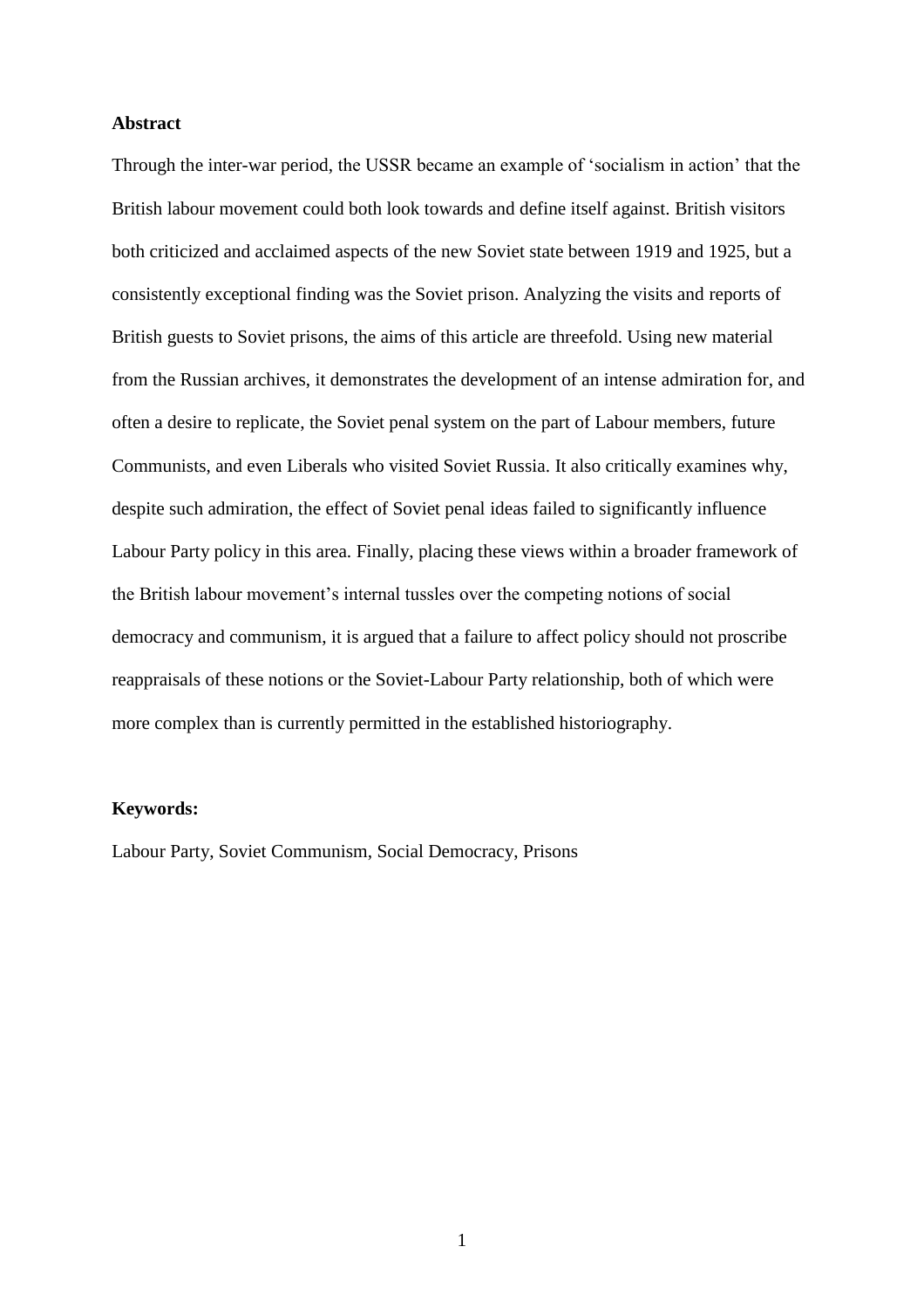Throughout the inter-war period, the British labour movement's encounters with Soviet Russia proved a formative experience. Attitudes towards the Soviet state varied greatly. Over time, the positions of the 'moderate' and 'far' left in Britain, contested most visibly by the Labour Party and the Communist Party of Great Britain (CPGB) respectively, were further entrenched. At a fundamental level, the experiences of Soviet Russia in Britain pitted two competing visions of society against one another. On the one hand, the Labour Party, a gradualist, constitutionalist organization, pressed for social democracy; on the other, the CPGB sought revolutionary overthrow and the advent of a communist state. How the labour movement experienced Soviet Russia in its earliest years thus forms a vital part of the ideological history of the left in Britain. Through individual, Labour Party and Trades Union Congress (TUC) delegations, sceptics, moderates and believers alike visited the revolutionary state. Some travelled back to Britain converted; sceptics usually returned unconvinced; and sympathisers having seen what they wanted to see.

This much is now commonly known, the contours of the relationship between the labour movement and the USSR having received a healthy amount of attention from historians.<sup>1</sup> A number of broader problems, however, remain insufficiently addressed. While an implicitly teleological understanding of Labour's 'forward march' has itself been challenged, it has nevertheless continued to absorb the Soviet issue, tending, for example, to

<sup>1</sup> See for example Bill Jones, *The Russia Complex: The British Labour Party and the Soviet Union* (Manchester, 1977); Andrew J. Williams, *Labour and Russia: The Attitude of the Labour Party to the USSR, 1924-34* (Manchester, 1989); Stephen Richards Graubard, *British Labour and the Russian Revolution, 1917-1924* (Cambridge, Mass., 1956); Morton H. Cowden, *Russian Bolshevism and British Labor, 1917-1921* (New York, 1984); Stephen White, *Britain and the Bolshevik Revolution: A study in the politics of diplomacy, 1920-1924* (London, 1979); Daniel F. Calhoun, *The United Front: The TUC and the Russians, 1923- 1928* (Cambridge, 1976); Andrew Thorpe, *The British Communist Party and Moscow, 1920- 43* (Manchester, 2000).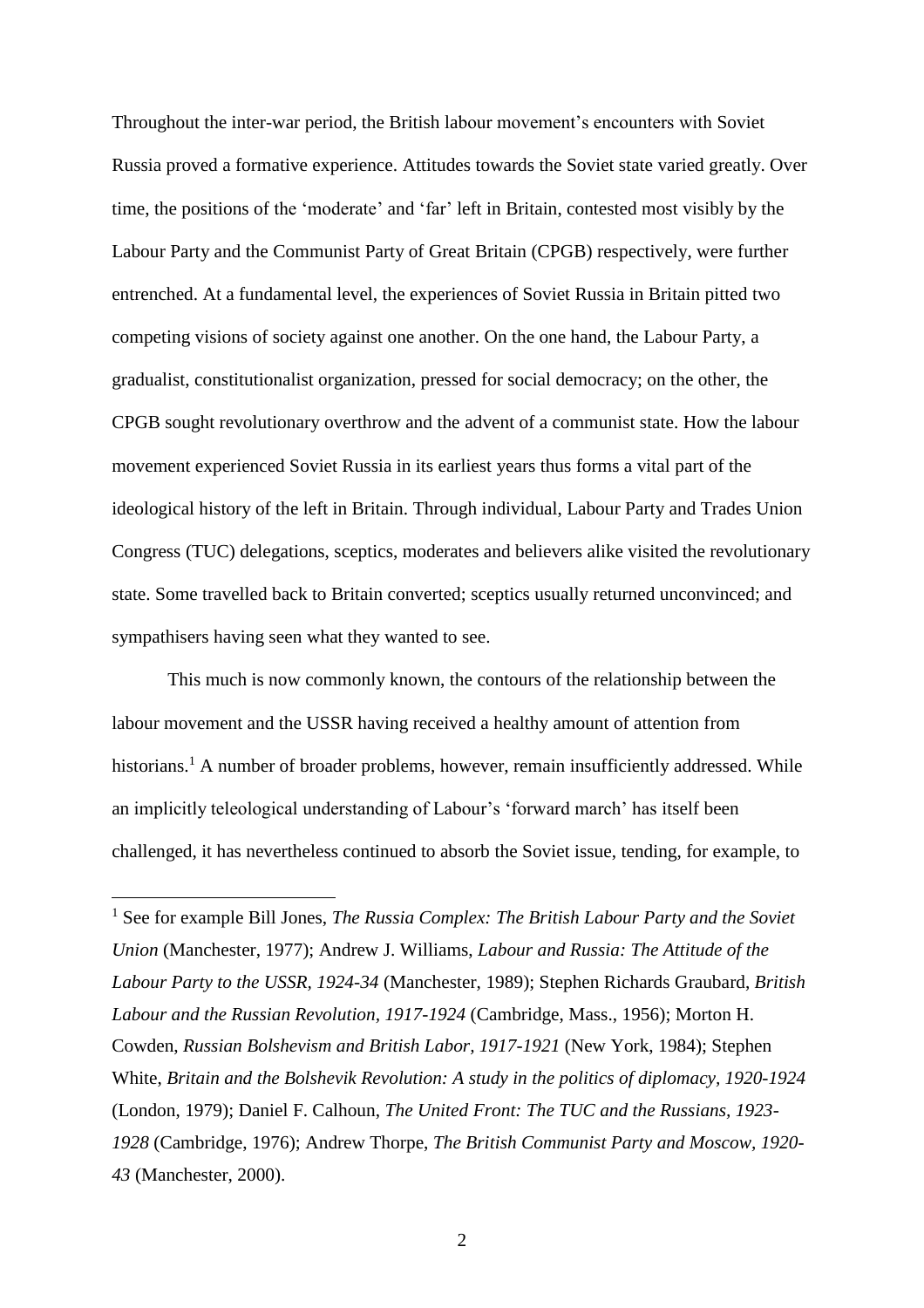separate definitively Stalinism and communism from the parliamentary socialism of the Labour Party in the 1920s.<sup>2</sup> As Kevin Morgan notes, as a destination in the 1930s and beyond, 'nothing could be more apt'. But the process of its attainment requires revisiting.<sup>3</sup> Consequently, a dichotomized conflict between social democracy and communism has often been taken for granted, despite questions having been raised over 'how much socialism' the Labour Party felt it could commit to, or even whether the purpose of the party had been to create a socialist Britain.<sup>4</sup> A further problem, symptomatic of an approach that has sought rigid demarcations within the left (Fabianism, co-operation, syndicalism, guild socialism, communism) where perhaps identities were more pliant, has been the fact that, somewhat paradoxically, those who appeared to have least in common with the Soviet Union often found most to gain there during visits. Most expressly, those 'holding to basically non-statist conceptions of socialism', like George Lansbury, a future Labour Party leader, were more attracted to the state-dominated socialism of the Soviet Union than British state socialists like Ramsay MacDonald, Labour Party Prime Minister, and Philip Snowden, his Chancellor.<sup>5</sup>

Soviet Russia presented a complex problem for the British labour movement, whose members were often romanced by workers' revolution while rejecting its actuality.<sup>6</sup> The

 $\overline{a}$ 

<sup>4</sup> David Howell, *MacDonald's Party: Labour Identities and Crisis, 1922-1931* (Oxford, 2002); Stefan Berger, *The British Labour Party and the German Social Democrats, 1900- 1931* (Oxford, 1994); A.W. Wright, *G.D.H. Cole and Socialist Democracy* (Oxford, 1979); F.S. Northedge, *Britain and Soviet Communism: The Impact of a Revolution* (London, 1982), 182; Ben Pimlott, *Labour and the Left in the 1930s* (Cambridge, 1977), 196-7; Ross McKibbin, *The Evolution of the Labour Party, 1910-1924* (Oxford, 1983), 247. <sup>5</sup> Morgan, *Bolshevism, Part One*, 11; 19.

<sup>2</sup> Thorpe, 'Stalinism and British Politics', *History*, 83 (1998), 608-27.

<sup>3</sup> Kevin Morgan, *Bolshevism and the British Left. Part One: Labour Legends and Russian Gold* (London, 2006), 12-13.

<sup>6</sup> Stuart Macintyre, *A Proletarian Science: Marxism in Britain, 1917-1933* (London, 1986), 47-65.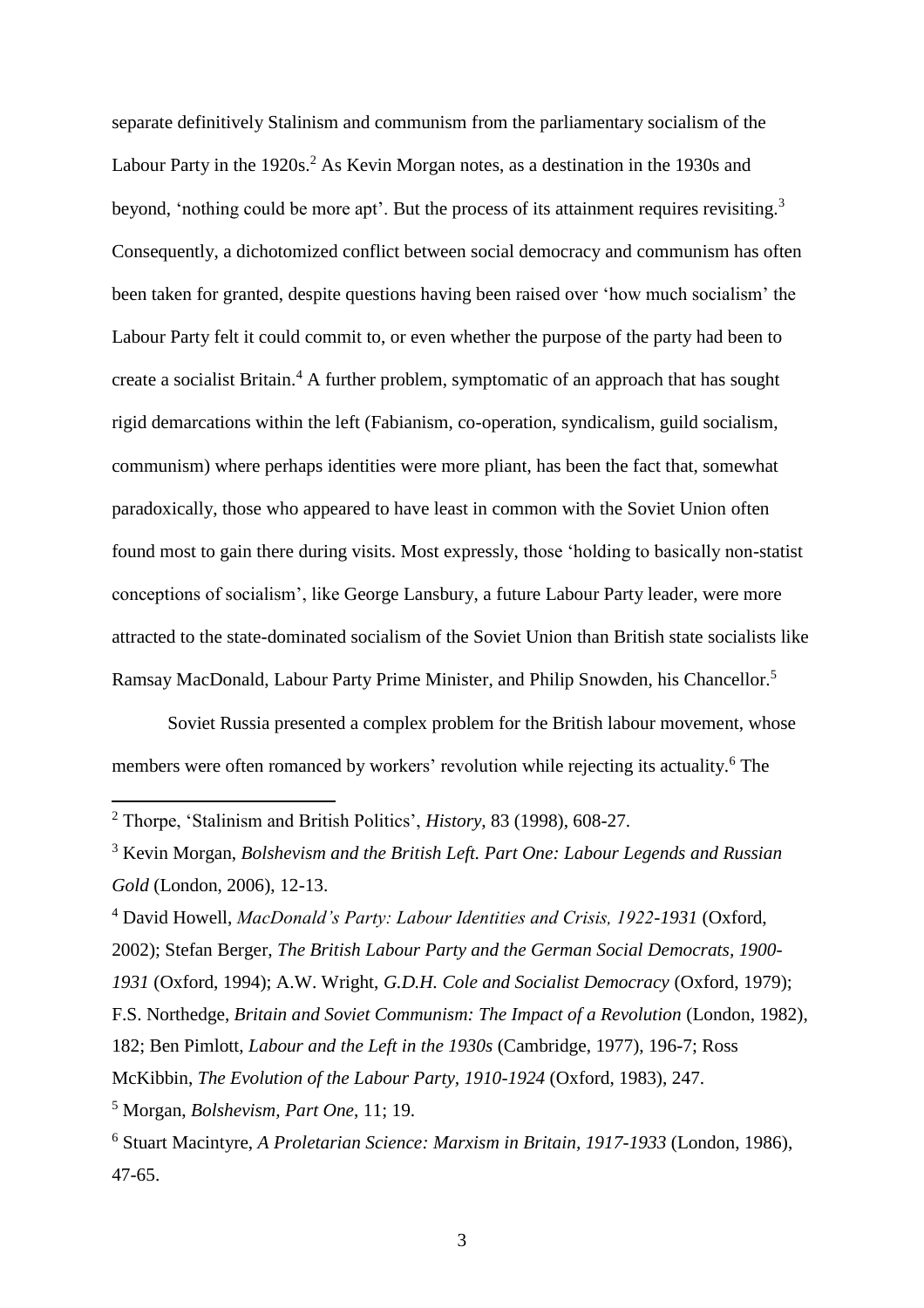rejection of Marxism by the Independent Labour Party (ILP), a more radical body than Labour itself, complicated matters further, and precipitated a conspicuous grey area on the left-wing political spectrum that became fertile terrain for the competing visions of British social democracy and communism.<sup>7</sup> The details of this tussle, and the complicated and often ambiguous relationship between the left and the USSR through which it was often played out, have yet to be teased out in fine-grained analyses.

Recent scholarship has begun to address this. Kevin Morgan's *Bolshevism and the British Left* has sought to show how little the 1920s and 1930s can be 'reduced to the relatively simple alignments of the immediate post-war decades', and how a number of different cleavages obscure understandings of the Labour-USSR relationship. Jonathan Davis has re-evaluated the influence of the Soviet Union upon the British Labour Party and its function as an 'exemplar', demonstrating that, while Labour disagreed with a majority of Soviet policy, the USSR nevertheless became a 'key definer' of the Labour Party's own brand of socialism.<sup>8</sup> Both scholars have opened up a new vista within which the historiographical view of Labour's inevitable 'forward march' can be further challenged, and the commonalities and distinctions between budding social democracy and communism reexamined in greater depth.

This article takes up the lead provided by Morgan and Davis, and seeks to embrace the complexities and ambiguities of the period—intensified by the Soviets' duplicitous style

<sup>7</sup> Macintyre, *Proletarian Science*, 14-15.

<sup>8</sup> See Morgan's three volumes on *Bolshevism and the British Left*. Here *Part One*, 14-15; 21; Jonathan Davis, 'Left out in the cold: British labour witnesses the Russian Revolution', *Revolutionary Russia*, 18, 1 (2005), 71-87; 'A new socialist influence: British labour and revolutionary Russia, 1917-1918', *Scottish Labour History*, 48 (2013), 158-79; 'Labour's political thought: the Soviet influence in the inter-war years', in Paul Corthorn and Jonathan Davis (eds), *The British Labour Party and the Wider World: Domestic Politics, Internationalism and Foreign Policy*, rev. edn (London, 2012), 64-85.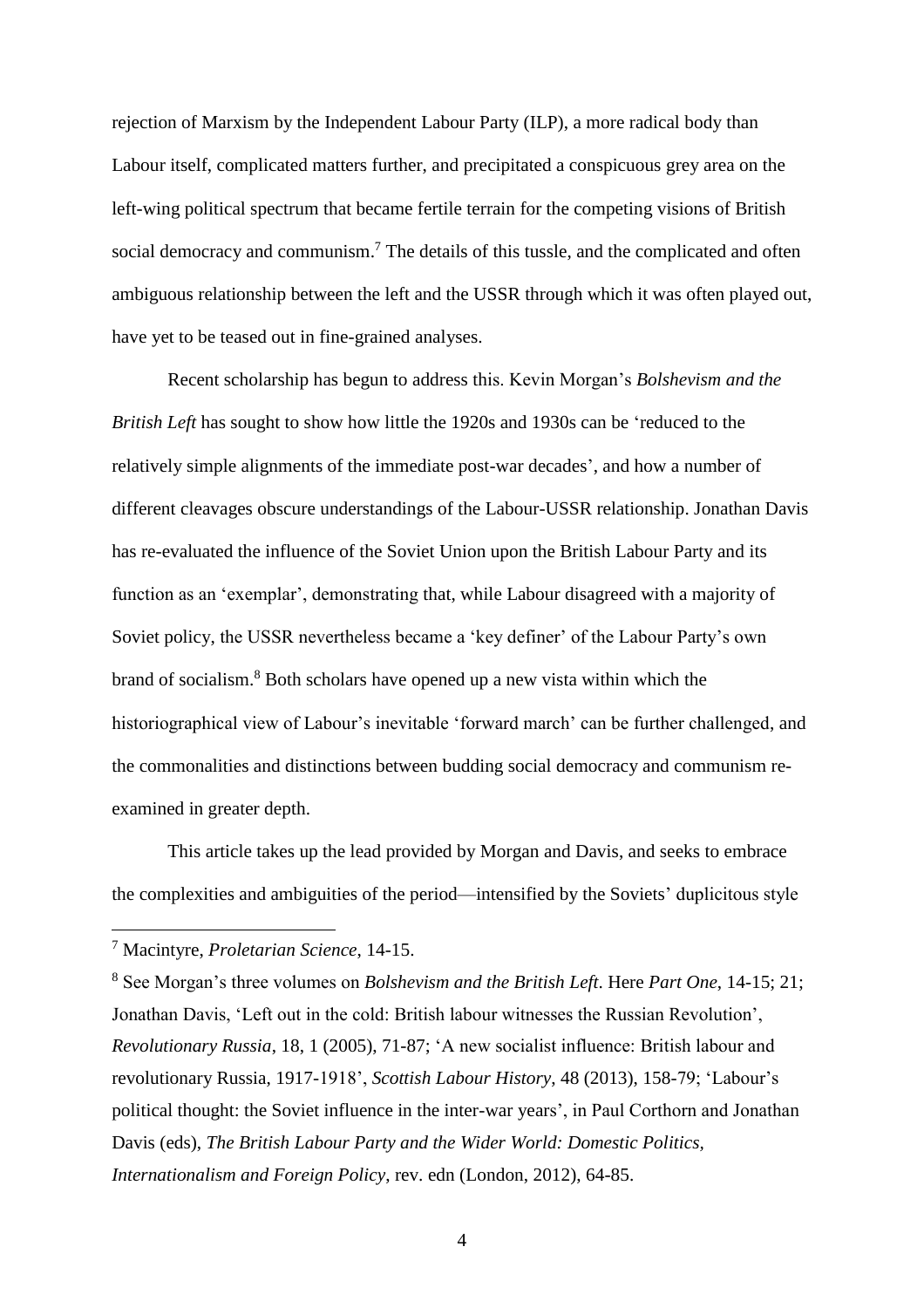of cultural diplomacy—that spawned from Labour's relationship with the Soviet Union. On the necessity of unearthing the complications of the socialist position, Morgan notes that these ambiguities are best emphasized 'as soon as any subject is brought into sharper focus'.<sup>9</sup> This article takes the early visits of the British left to Soviet Russia, and specifically to Soviet prisons, as that subject.

Early visitors were influential in establishing the trend of what would later be known as 'fellow-travelling', or the rise of the *poputchiki*. Initial journeys in 1919 were wholly unofficial, but were soon followed by officially sanctioned visits of the Labour Party and the TUC in 1920, as well as the Second International, whose delegation to Menshevik Georgia in the same year included future Labour Prime Minister Ramsay MacDonald. The TUC returned to the USSR in 1924 proffering reciprocal Soviet visits to Britain, before Walter Citrine, made TUC General Secretary in 1925, followed them to Russia.

The purpose of these trips for the Labour Party was generally two-fold: to witness first-hand the experiments of the new Soviet Government, before reporting back to the labour movement in Britain; and to refute the ambushes of the right-wing press that had undermined the non-Communist British left since the Bolshevik Revolution of  $1917$ <sup>10</sup> But there was also a third, less conspicuous aim for the labour movement: to learn from Soviet Russia. Despite varied British responses to the Russian revolutions, pockets of enthusiasm and fascination among the rank-and-file of the labour movement persisted, the myth of Soviet democracy manufacturing an 'emotional identification' with the Soviet state.<sup>11</sup> Such identification led

<sup>9</sup> Morgan, *Bolshevism, Part One*, 16.

<sup>10</sup> Davis, 'Left out in the cold', 71.

<sup>11</sup> See White, 'Soviets in Britain: the Leeds convention of 1917', *International Review of Social History*, 19, 2 (1974), 166; Graubard, *British Labour*, 39-40; Davis, 'A new socialist influence', 163-4; *Herald*, 24 Mar 1917; Ian Bullock, *Romancing the Revolution: The Myth of Soviet Democracy and the British Left* (Alberta, 2011), 99-101; Jones, *Russia Complex*, 6.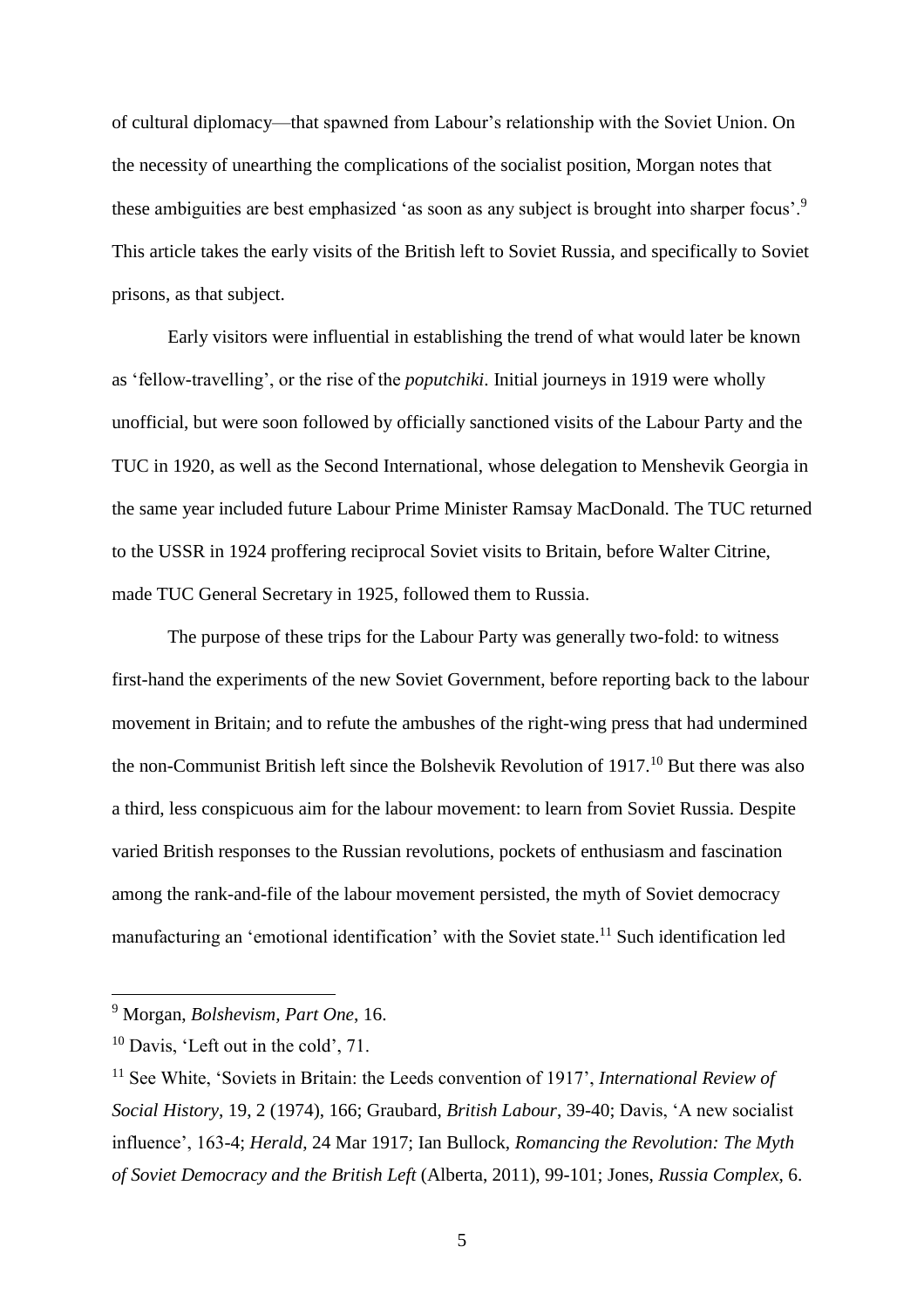the *New Statesman* to ask, in early 1920, just what might be gained by studying the Soviet system as a 'vital and important experiment'. Its optimistic answer was the 'prospect of real improvement in the character of our own ... institutions'.<sup>12</sup>

The visits were significant for the Bolsheviks too, who sought not only survival as a nascent regime, but to engineer world revolution through their revolutionary organization, the Communist International (Comintern).<sup>13</sup> Failing in the latter, the Comintern turned instead 'to winning the Western masses through the creation of a large movement of public opinion favourable to the USSR'.<sup>14</sup> Foreign delegations to Soviet Russia provided ideal opportunities for influencing and manipulating guests. British delegations were the first and, through the early 1920s, some of the most frequent guests to be subjected to the Soviets' new brand of cultural diplomacy. And at the heart of this diplomacy was the unlikely—though punctiliously calculated—institution of Soviet prisons.

The article seeks to further the work of Morgan and Davis by examining the experiences of the British labour movement of this less obvious and 'inherently ordinary' site of Soviet cultural diplomacy. Focusing on the visits of the British left to Soviet Russia through the early 1920s, with a particular emphasis on the presentation of Soviet prisons, and utilizing new material from the Russian archives, it seeks to understand the impact upon the left and the consequences for the ongoing tussle between social democracy and communism. It presents three findings. First, it demonstrates the development of an intense admiration for, and often a desire to replicate, the Soviet penal system in the 1920s. Many British visitors,

<sup>12</sup> *New Statesman*, 6 Mar 1920.

<sup>&</sup>lt;sup>13</sup> See *Izvestiia*, 30 Dec 1920, and Lev Kamenev's speech at the Tenth Party Congress, 1921. All-Russian Communist Party (Bolshevik), *Desiatyi s'ezd RKP(b), Mart 1921g.* (Moskva, 1933).

<sup>14</sup> Ludmila Stern, *Western Intellectuals and the Soviet Union, 1920-40: From Red Square to the Left Bank* (London, 2007), 37.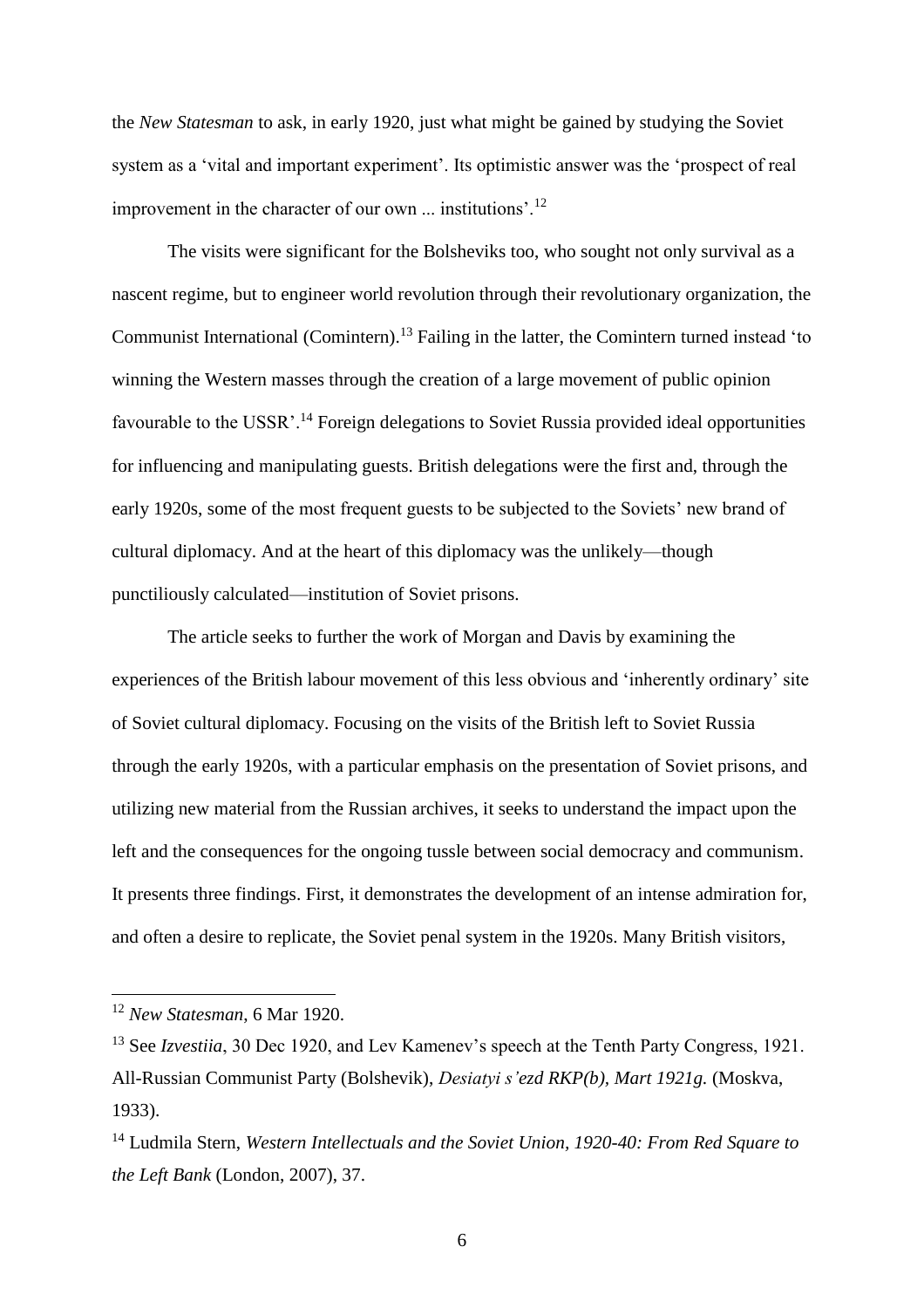both moderate and far left, struggled to contain their approbation for Soviet developments in penal politics, further strengthening the positive image of the communist state they would peddle to the labour movement at home. Soviet prisons proved more than just an attractive facet of 'communism in action', to be studied and admired from afar. Instead, many observers sincerely desired the transposition of these 'communist' institutions onto a social democratic Britain. Endearing visitors all the more to the fledgling state, these institutions became the closest of any Soviet idea to be assimilated into the British socialist programme of the 1920s.

Second, the paper examines the concrete consequences of this approval for British socialism. Visits to Soviet prisons reinforced a growing perception among the left of the Soviets as 'progressive' and humane, parrying the interminable barrage of Conservative anti-Bolshevik propaganda. Yet despite such admiration, little change was effected in terms of Labour Party policy. Through Soviet Russia, the eyes of the left were opened to the issues of penal reform, yet Labour gave paltry attention to the matter, let alone attempt to fashion Bolshevik-styled prisons in Britain. Soviet prisons appeared to offer a credible, radical alternative to the dysfunctional prison regime in Britain, but upon returning home this admiration was suffocated by party leaders eager to present Labour as a moderate force equipped for government. Russian associations, even those based ostensibly upon humane, progressive ideals—and on an increasingly bipartisan issue—were considered too menacing to Labour's prospects when dressed up in Soviet garb.

Finally, the paper brings these novel perceptions of an unexplored aspect of Soviet life into 'sharper focus', placing them within the broader framework of the British labour movement's internal tussles over competing notions of social democracy and communism. Soviet prisons highlight a unique case in which British guests were subjected to Soviet developments that were, on the whole, positive and authentic: guests were not necessarily

7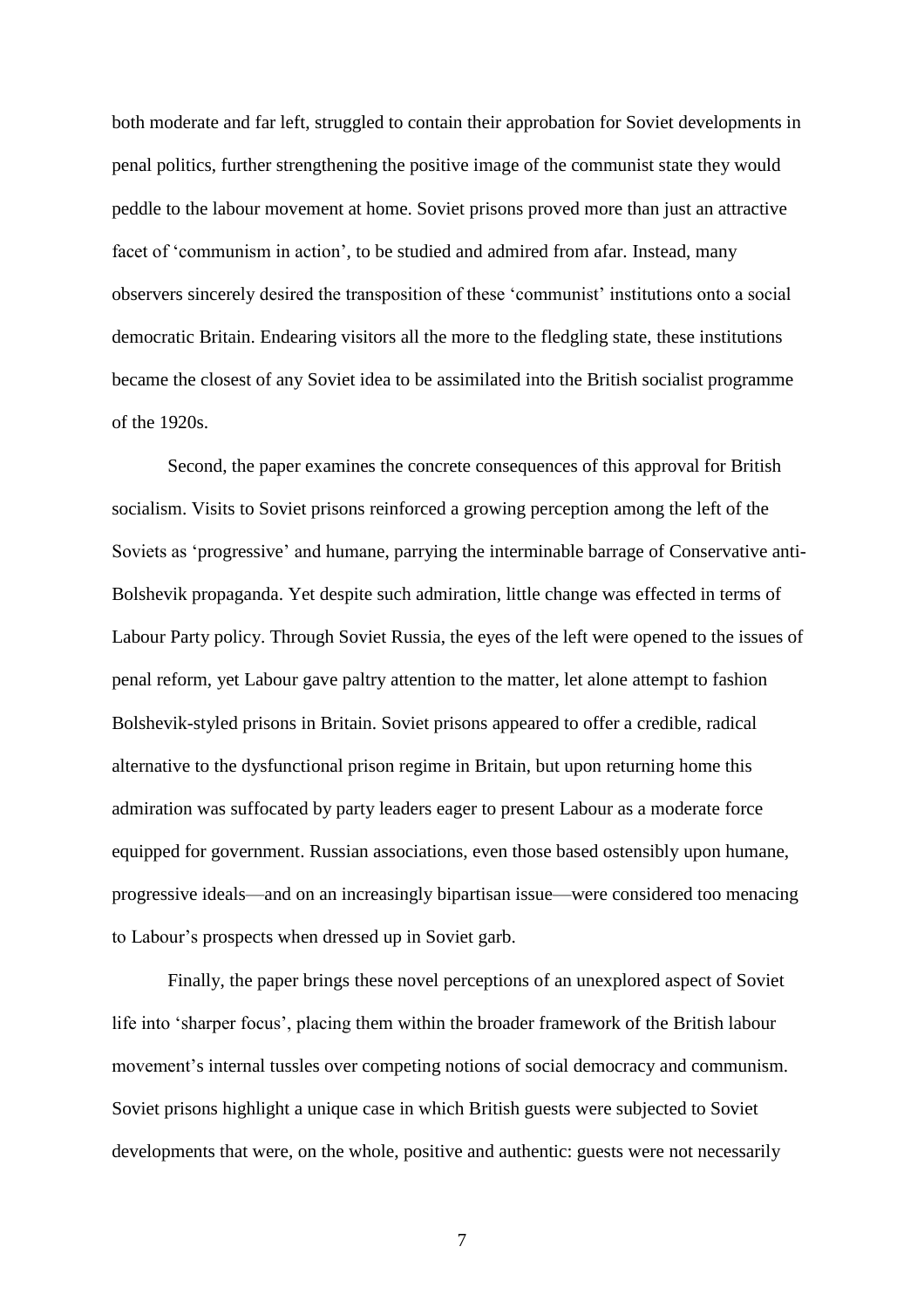'duped', or wholly misled. And while social democracy ultimately triumphed over communism in Britain, the case of Soviet prisons demonstrates that this should not proscribe reappraisals of the complexities of this relationship. Despite few policy consequences, a more nuanced understanding of the experiences and perceptions of the period highlights the significant role of these formative years in cutting across cleavages and skewing the normative boundaries that dictated what was acceptable to aspiring social democrats in Britain. 15

## *Soviet kul'tpokaz and British interests*

In his *Political Pilgrims*, Paul Hollander suggested readers would be 'startled' to learn that among the Soviet institutions which appealed most to foreign guests in the inter-war period, 'prisons ... ranked high'. 'Western visitors, and especially intellectuals', he claimed, 'found Soviet penal institutions among the outstanding accomplishments of the regime'—a perception that continues to form one of the 'most fascinating aspects of the pilgrimages' to the Soviet Union.<sup>16</sup> On the whole, these statements were true for the majority of guests hailing from the British labour movement. Throughout the earliest visits of the movement in the 1920s it was frequently the case that the Soviet penal system was considered *the* outstanding Bolshevik accomplishment.

In early seminal works on fellow-travellers to Soviet Russia, Sylvia Margulies and David Caute lamented visitors for lacking 'the tools necessary to probe beneath the Soviet

<sup>15</sup> Macintyre, *Proletarian Science*, 47-60.

<sup>16</sup> Paul Hollander, *Political Pilgrims: Travels of Western Intellectuals to the Soviet Union, China and Cuba* (New York, 1983), 142.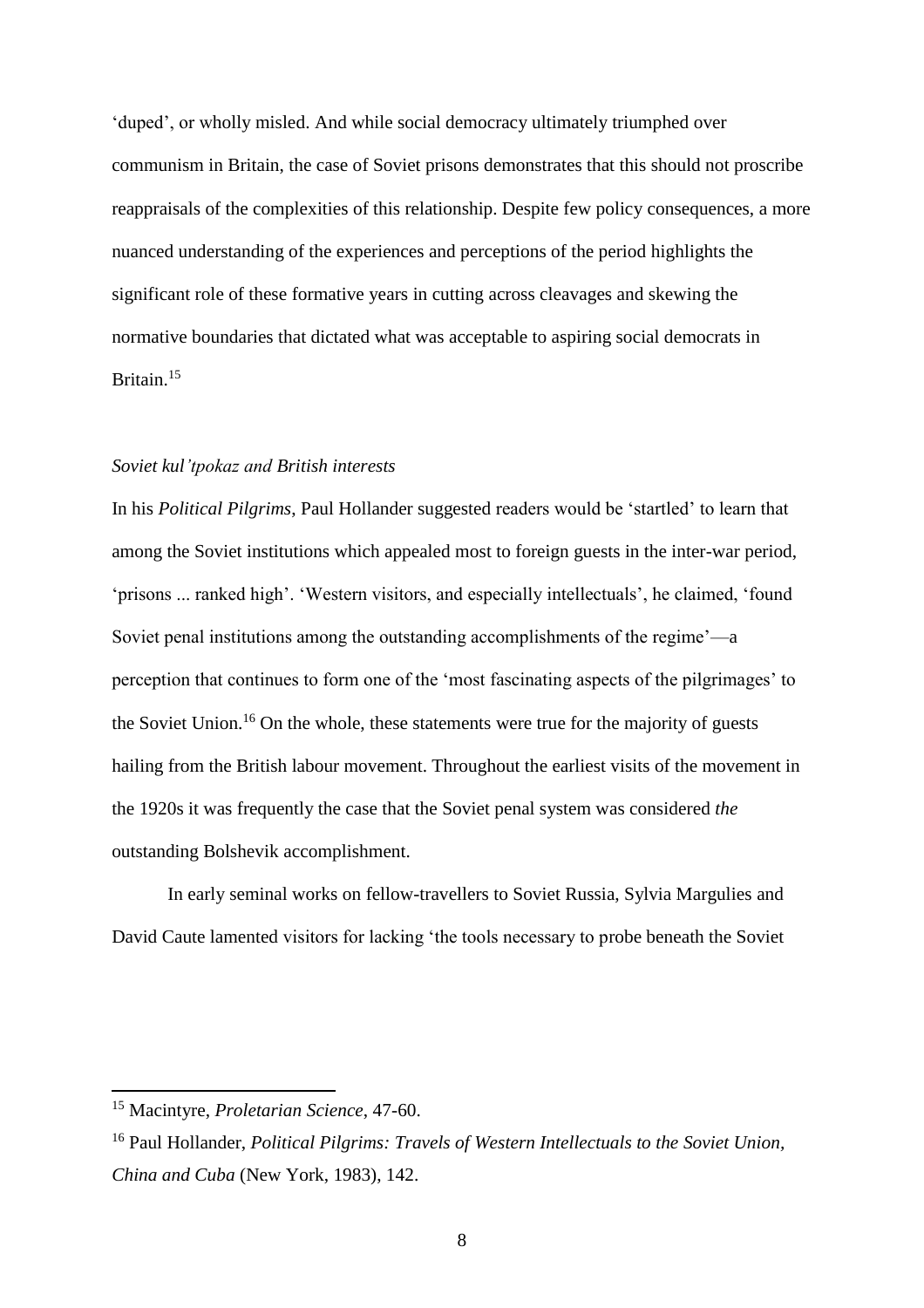façade'.<sup>17</sup> More recently, these previously reputable exegeses of 'the blindness of Western intellectuals' in the Soviet Union have been repudiated, based as they were on ideas of a faith impervious to rational explanation, a championing of the experimental limits of rationality and science, or the 'alienation and estrangement' of visitors which underlay their search for utopia. As Michael David-Fox notes, following the opening of the Russian archives, single master narratives such as these have become insufficient, not least because it is now 'increasingly clear that far from all intellectual observers' of the USSR 'sought or found utopia'.<sup>18</sup> This was indeed the case with early British visits. Criticisms were many, but the consistently exceptional finding was the Soviet prison.

Much of David-Fox's work revolves around analysis of the Soviet practice of *kul'tpokaz*, or the presentation of culture, developed by the Bolsheviks throughout the 1920s and 1930s. A principal feature of *kul'tpokaz* was the exhibition of 'model' Soviet institutions—factories, schools, farms, hospitals, prisons—that showcased the best of Soviet development, or at least the progress considered most amenable to westerners: genuine models (in some cases), yet wholly atypical within the broader Soviet system. The aim of these models was to 'prompt foreigners to generalize from unrepresentative samples', and to foster a 'favourable picture' (*blagopriiatnuiu kartinu*) of the Soviet Union among its guests to be disseminated through the reports of delegations.<sup>19</sup> Most British delegations and individual travellers committed to publishing accounts of their visits, and the Bolsheviks utilized this as a key facet of *kul'tpokaz*. At the conclusion of the first official British labour delegation in

<sup>17</sup> Sylvia R. Margulies, *The Pilgrimage to Russia: The Soviet Union and the Treatment of Foreigners, 1924-1937* (Madison, 1968), 208; David Caute, *The Fellow-Travellers: A Postscript to the Enlightenment* (London, 1973), 116.

<sup>18</sup> Michael David-Fox, *Showcasing the Great Experiment: Cultural Diplomacy and Western Visitors to the Soviet Union, 1921-1941* (Oxford, 2012), 244-6.

<sup>19</sup> David-Fox, *Showcasing*, 98-101; 116; *Krasnaia Zvezda*, 25 Feb 1925.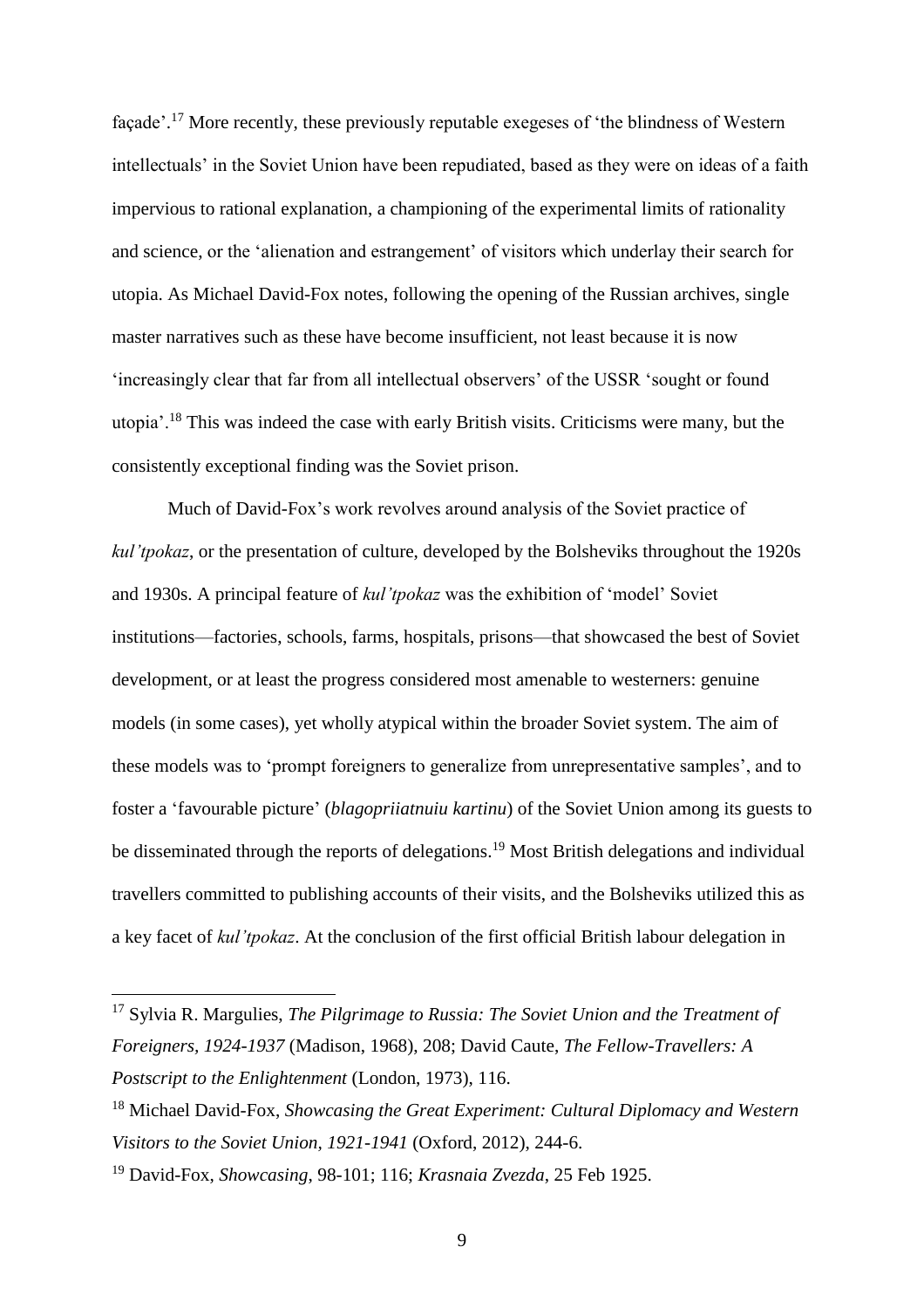May 1920, for instance, Lenin thanked the visitors for 'having become acquainted with the Soviet system ... despite their extraordinary subjection to bourgeois prejudices'—the Soviet leader aware of the significance of dispersing knowledge, or indeed misconceptions, of the USSR throughout key foreign states.<sup>20</sup> Soviet determined analysis of foreigners and the state's tailoring of visits to their interests accelerated dramatically through the 1920s and 1930s; but for the first British visits of 1919/20, model prison sites were impressive enough.

On the eve of the first British visits in 1919, socialists in Britain were being reawakened to contemporary issues surrounding the British penal system. Since 1895, when the Gladstone Committee reported on the state of British prisons, sparks of great change had failed to materialize, instead setting in motion a collection of slow-burning, unexceptional reforms. By 1914, a greater challenge to the antiquated Victorian penal system appeared to be taking shape through a number of progressive reforms. The Probation of Offenders Act (1907), the Prevention of Crime Act and the Children Act (1908), the Mental Deficiency Act (1913) and the Criminal Justice Administration Act (1914) introduced borstal training for youth offenders, prohibited capital punishment for offenders under the age of sixteen, expanded the scope for mitigating factors in determining sentences, and gave greater flexibility for paying fines, with the overall effect of reducing imprisonment rates substantially.<sup>21</sup>

 $20$  'Lenin to the British workers', 30 May 1920, in Xenia Joukoff Eudin and Harold H. Fisher (eds), *Soviet Russia and the West, 1920-1927: A Documentary Survey* (Stanford, 1957), 54. <sup>21</sup> Tim Newburn, *Crime and Criminal Justice Policy*, 2nd edn (London, 2003), 12-13; Leon Radzinowicz, 'Introduction', in Sidney and Beatrice Webb, *English Local Government, Volume 6: English Prisons Under Local Government* (London, 1963 [1922]); John Laurence Pritchard, *A History of Capital Punishment with Special Reference to Capital Punishment in Great Britain* (London, n.d.), 17-18; Clive Emsley, *Crime and Society in Twentieth-Century England* (Harlow, 2011), 201.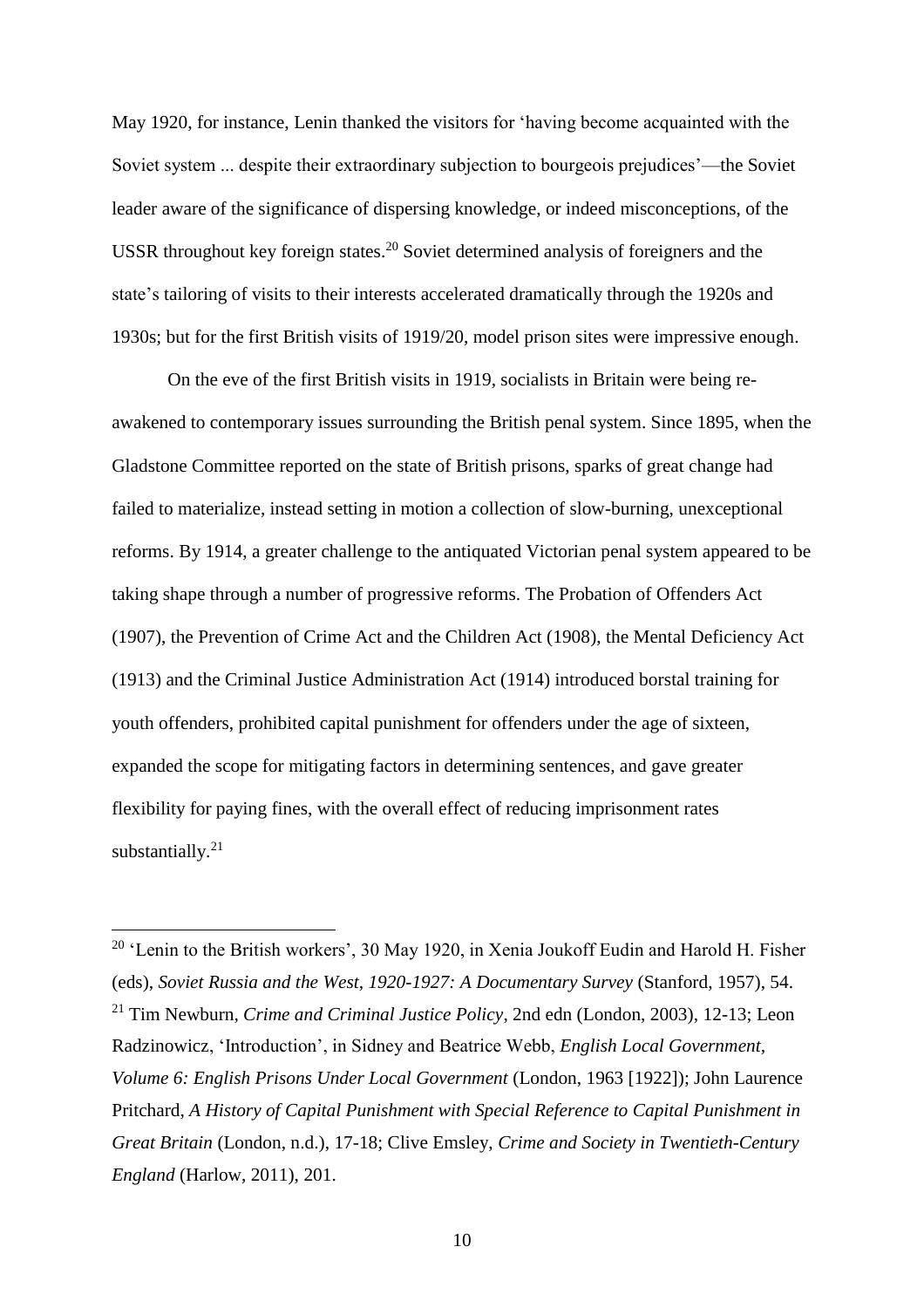These reforms were a corollary of more wide-ranging changes taking place within the international field of penal policy. In the early twentieth century, western understandings of criminality were distancing themselves from ideas regarding the moral weakness of offenders. The Italian criminologist Cesare Lombroso's 'popularised … notion of genetically determined, distinct criminal types' was promoting the ideas that would prompt the Eugenics movement and theories of degeneration; but broader internationalist trends were instead focusing on new approaches that rejected the 'classical' school of criminology, in which criminality was understood as a natural feature of the human condition, and which utilized universalized punishments according to the crime committed.<sup>22</sup> Emerging 'neoclassical' ideas rejected the assumption that the rational offender was deterred by punishment, and sought more individualized treatments. These approaches also increasingly emphasized the formative role of the environment, especially in its economic aspects, in accounting for criminality. Based on increasingly empirical studies and positivist methodologies, a new transnational epistemic community was materializing, recasting policy debate at the level of the International Prison Commission and its quinquennial congresses.<sup>23</sup>

The British left engaged intermittently with these changes, but were less occupied by penal reform in general. Nevertheless, a number of woolly socialist approaches to penal policy had developed in the late nineteenth century that interacted with both the liberalism

<sup>22</sup> Emsley, *Crime, Police, and Penal Policy: European Experiences 1750-1940* (Oxford, 2007), 181; John Tierney, *Criminology: Theory and Context*, 2nd edn (London, 2006), 51; David Garland, 'British Criminology Before 1935', in Paul Rock (ed.), *A History of British Criminology* (Oxford, 1988), 2. See also Daniel Pick on Charles Goring's mass study *The English Convict* (1913), in Pick, *Faces of Degeneration: A European Disorder, c.1848 c.1918* (Cambridge, 1989).

<sup>23</sup> Daniel Beer, *Renovating Russia: The Human Sciences and the Fate of Liberal Modernity, 1880-1930* (Ithaca, 2008), 124-5; Garland, *Punishment and Welfare: A History of Penal Strategies* (Aldershot, 1985); Emsley, *Crime, Police, and Penal Policy*, 189.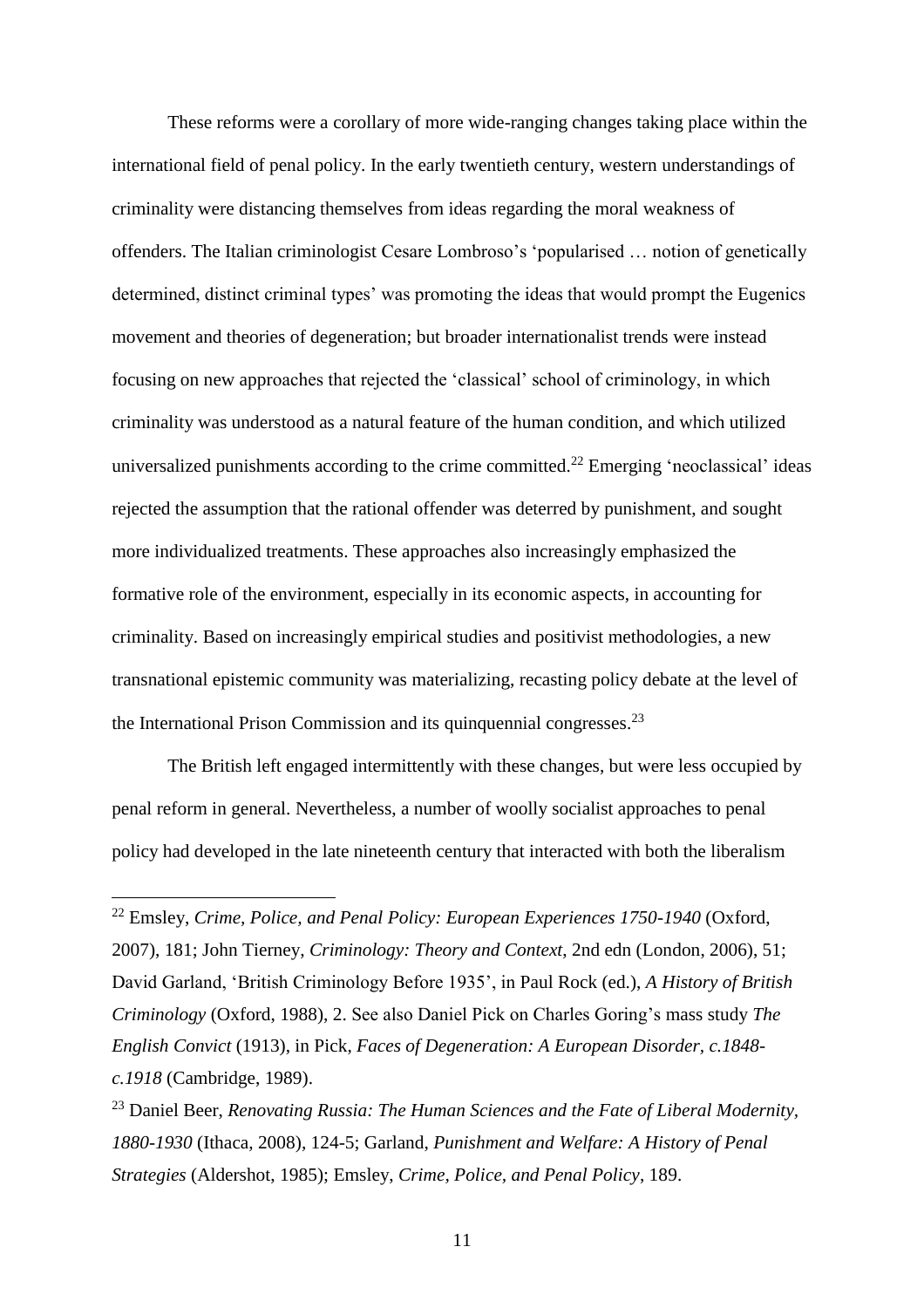and radicalism that informed the politics of emerging left-wing groups in Britain. William Morris and the Socialist League, for instance, understood crime as being reducible to the issue of private property: under a socialist order, as property and industry were socialized, motivations for crime and crime itself would, it was thought, naturally cease. The power of public opinion, or civic virtue, in regulating societal conscience was a significant aspect of Morris' utopian approach to crime.<sup>24</sup> Other socialists, like Sidney Webb and a number of Fabians, advocated sterner punitive treatment and an engagement with emerging Eugenic ideas. These notions were represented most brazenly by H.G. Wells, who, alongside George Bernard Shaw, intermittently entertained recommendations for isolating and killing 'degenerates', and the use of lethal chambers.<sup>25</sup>

Few other socialists gave much attention to the issue, though exceptions arose in Robert Blatchford, owner of the patriotic socialist newspaper *The Clarion*, and Edward Carpenter, the socialist philosopher and activist. Blatchford and Carpenter both advocated an end to the dominance of classical theories of criminality, and looked to neoclassical ideas and the individualization of the treatment of the criminal, in conjunction with socialist reform, as the future of penal politics. Carpenter was a particularly prescient advocate of the indeterminate sentence, and like much of the labour movement drew on his liberal heritage in

<sup>24</sup> William Morris, *News from Nowhere; Or an Epoch of Rest, Being Some Chapters from a Utopian Romance* (London, 1970 [1890]), 49; 68-71; *The Commonweal: The Official Journal of the Socialist League*, 19 June 1886; Richard Dagger, *Civic Virtues: Rights, Citizenship and Republican Liberalism* (Oxford, 1997), 79; Gregory Claeys, *Citizens and Saints: Politics and Anti-Politics in Early British Socialism* (Cambridge, 1989), 113.

<sup>25</sup> John Shepherd, *George Lansbury: At the Heart of Old Labour* (Oxford, 2004), 61; H.G. Wells, *A Modern Utopia* (London, 2005), 95-6; 100; *Anticipations of the Reaction of Mechanical and Scientific Progress Upon Human Life and Thought*, 3rd edn (London, 1902), 300-1; *Mankind in the Making*, 2nd edn (London, 1903), 37; 63-4; 68-72; 99-101.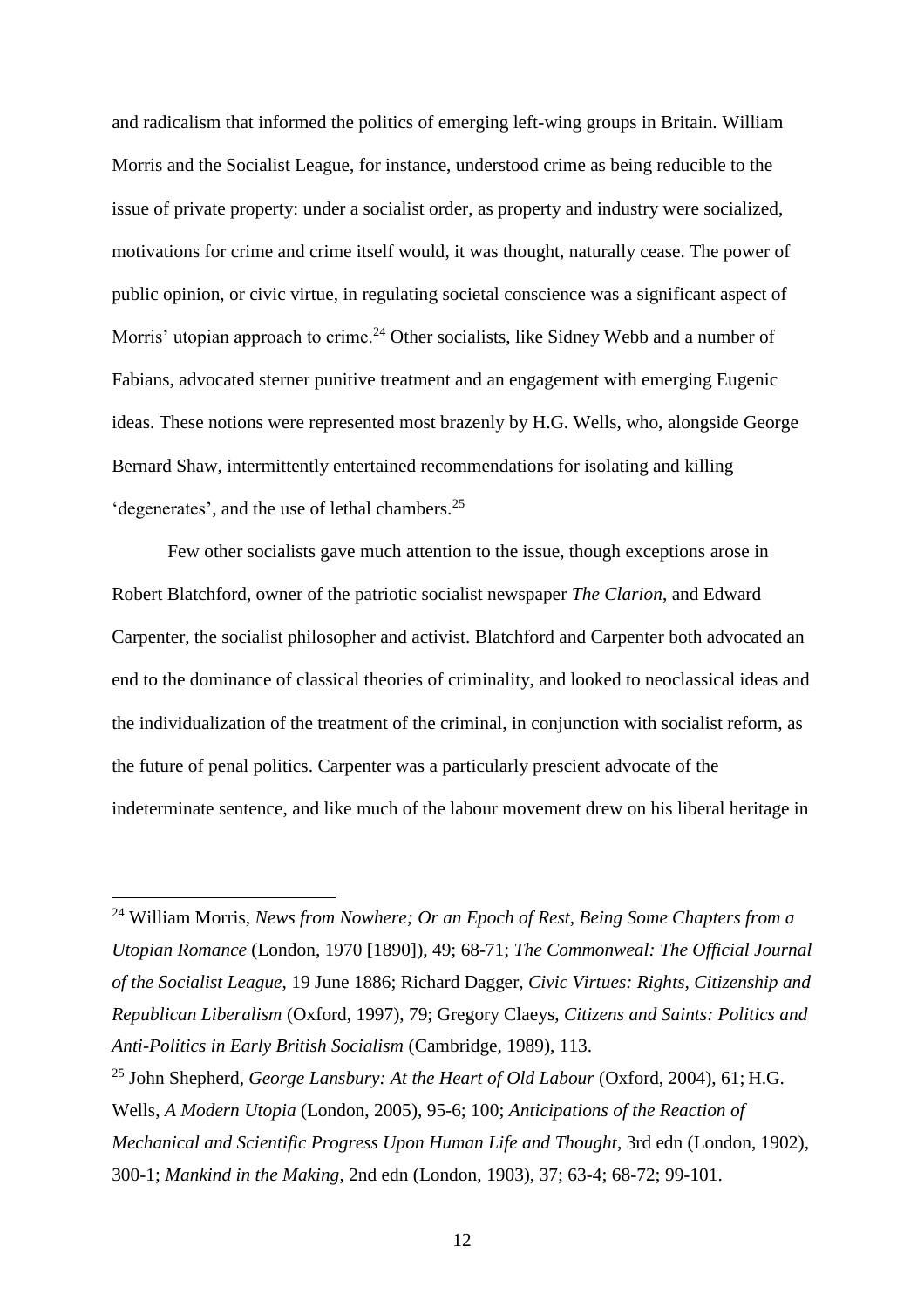order to attack the uniformity of contemporary methods of punishment in Britain.<sup>26</sup> Following their respective authorial outputs, though, penal reform was seldom discussed until the outbreak of war in 1914.

The war brought penal politics squarely onto the left's agenda. Scepticism about the British prison system intensified as wartime conscientious objectors were arrested, court martialled and imprisoned. Conscientious objectors 'posed moral conundrums in a liberal society, especially for Liberal politicians', and both the Labour Party and the ILP began to call vociferously for their release at party conferences.<sup>27</sup> Demands by left-wing publications intensified as the war proceeded and as figures from the left began to experience for themselves the plight of conscientious objectors.<sup>28</sup> In particular, the experiences of Fenner Brockway and E.D. Morel, both ILP-ers, and the liberal-leaning Quaker, Stephen Hobhouse, each of whom were imprisoned, lent them authority as they began to act as mouthpieces for the labour movement on issues of conscientious objection and penal reform.<sup>29</sup>

<sup>26</sup> Robert Blatchford, *Not Guilty: A Defence of the Bottom Dog* (London, 1906); Edward Carpenter, *Prisons Police and Punishment: An Inquiry into the Causes and Treatment of Crime and Criminals* (London, 1905). Both these figures, like Wells, took issue with socialists' faith in the power of public opinion to pressure individuals to conform to certain values and norms, a tradition stretching back to John Stuart Mill's *On Liberty* (1859) and William Godwin's *The Adventures of Caleb Williams* (1794).

<sup>27</sup> Alyson Brown, *English Society and the Prison: Time, Culture and Politics in the Development of the Modern Prison, 1850-1920* (Woodbridge, 2003), 137; John Rae, *Conscience and Politics* (London, 1970), 207.

<sup>28</sup> *Herald*, 3 Feb 1917; 10 Mar; 26 Jan 1918; 2 Feb; 16 Feb; 2 Mar.

<sup>29</sup> Stephen Hobhouse, *The Silence System in British Prisons* (London, 1918), 1; *An English Prison from Within* (London, 1919), 15; Fenner Brockway, *Prisons as Crime Factories* (London, 1919), 4-5; 7-8; E.D. Morel, *Thoughts on War: The Peace and Prison* (London, 1920), 66-8.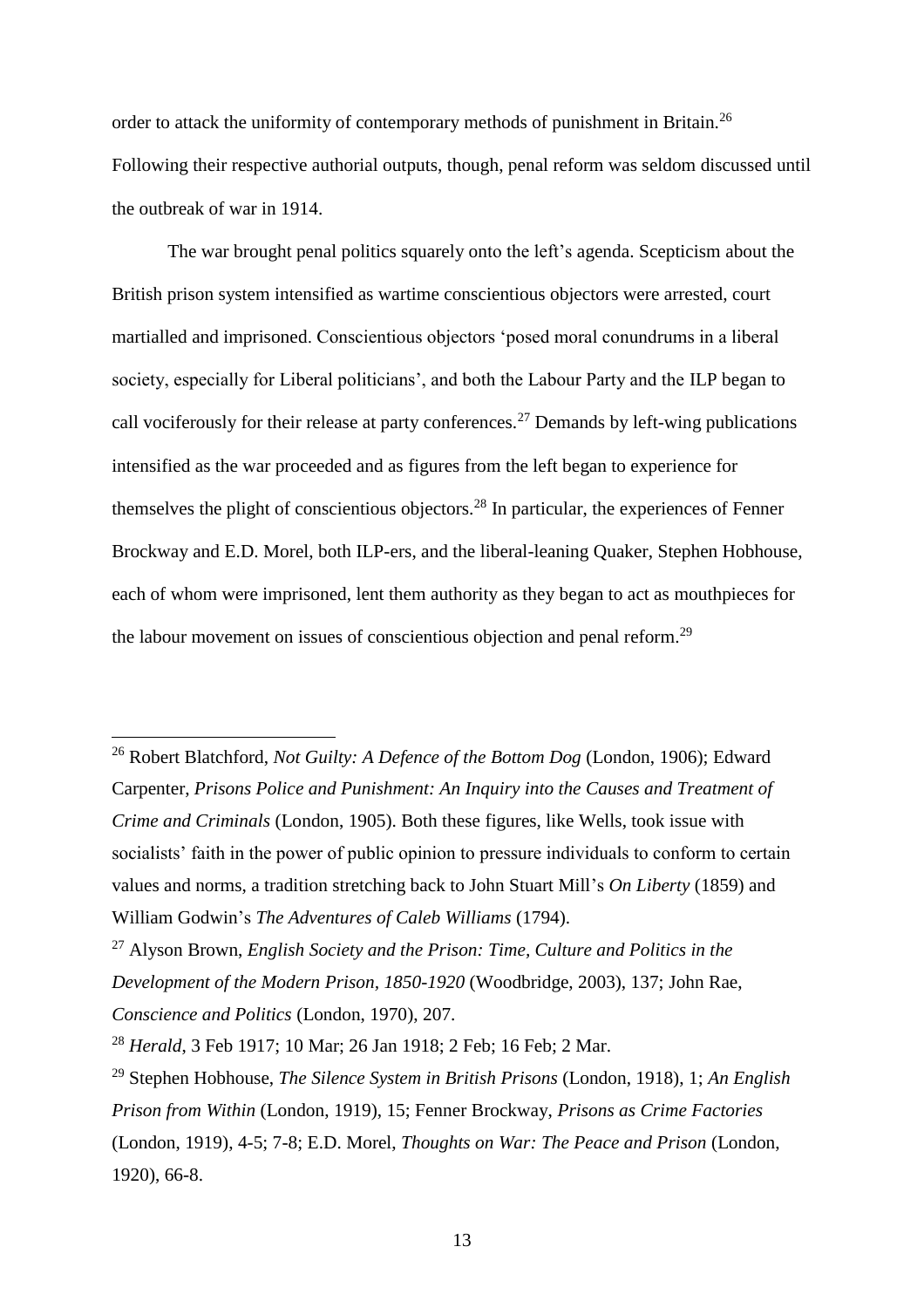In 1919, the Executive of the Labour Research Department (LRD) established the Prison System Enquiry Committee, claiming the moment 'opportune for a detailed investigation' to 'bring new points of view to bear upon the problem'.<sup>30</sup> The committee would not report until 1922, though, and its remit was in any case restricted to the analysis and critique of the current system, rather than planning its reform. The problems were thus left unaddressed in the intervening years. Labour and the ILP continued to call for penal reform, the release of remaining conscientious objectors, and the pledge of a first Labour Government to instigate the required 'transformation'.<sup>31</sup> Penal experiments were monitored by the Labour press, but it was to be the left's visits to Soviet Russia that would most catch the eye.<sup>32</sup>

## *First visitors, 1919/20*

The first visitors to Russia in 1919/20 formed an enthusiastic group. They included Arthur Ransome, journalist and sympathetic witness to the Russian Revolution, M. Philips Price, *Manchester Guardian* correspondent, future Labour MP and Bolshevik sympathiser, and H.G. Wells. Other travellers included Professor William T. Goode, another *Manchester Guardian* correspondent, Colonel Cecil Malone—a Liberal MP who converted to the communist cause and the CPGB following his visit—and George Lansbury, Labour MP and Soviet Russia enthusiast. Prisons were certainly not atop the agendas of these unofficial travellers. The ordeals of conscientious objectors, however, ensured the issue held great contemporary prominence in labour circles, and the publication by the British Government of

<sup>30</sup> Stephen Hobhouse and Fenner A. Brockway (eds), *English Prisons To-Day: Being the Report of the Prison System Enquiry Committee* (London, 1922), v.

<sup>31</sup> *Labour Party Nineteenth Annual Conference Report*, 1919, 165; 173-4; *ILP Annual Conference Report*, 1919, 15-16; 20; *Labour Leader*, 6 May 1920.

<sup>32</sup> *Herald*, 4 Aug 1917.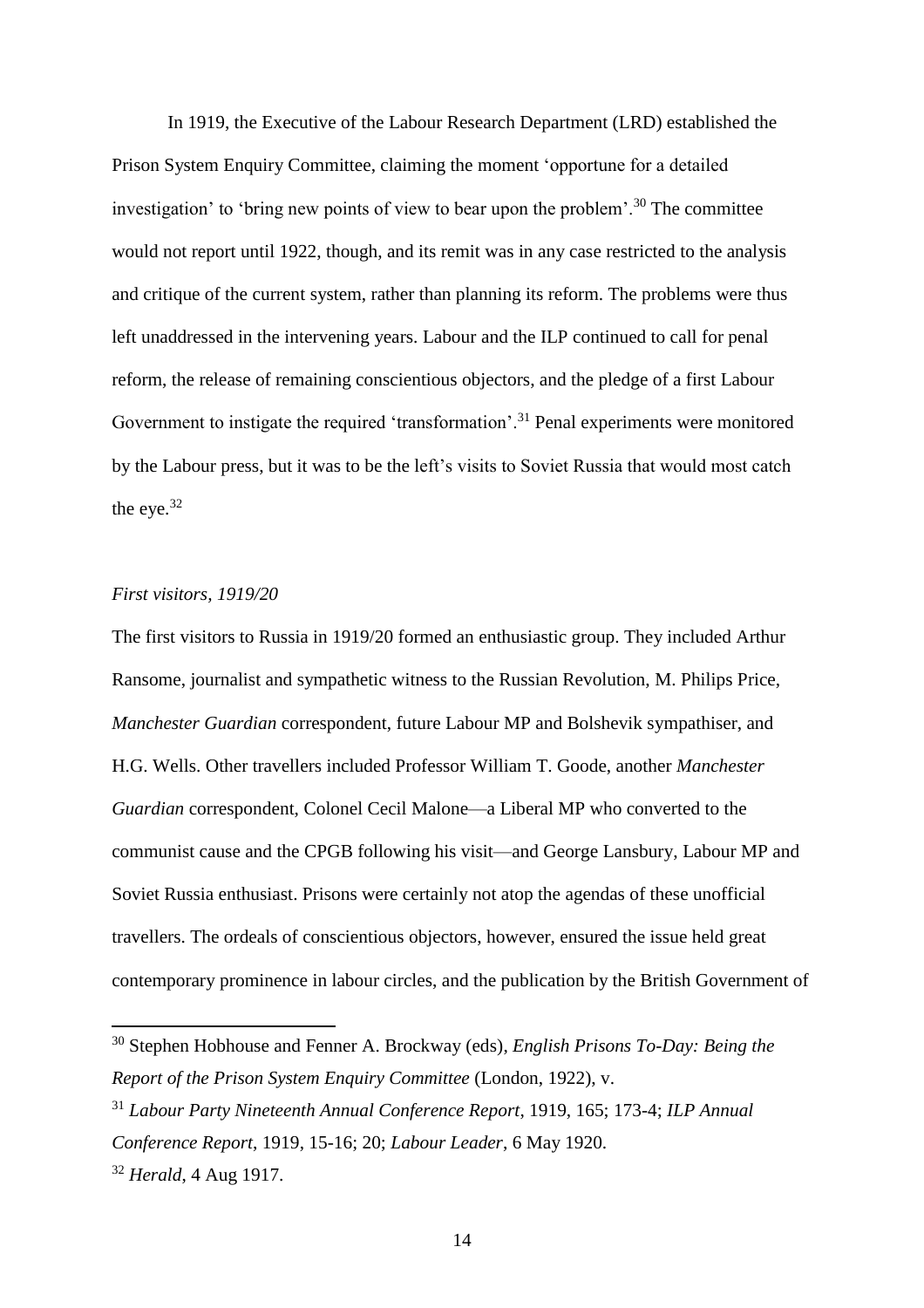confusing and contradictory propaganda on Russian prisons prompted greater interest in the topic.<sup>33</sup> And it was prisons that stood out during these early visits, each guest admiring the institutions they visited. Ransome, for example, inspected several prisons in Yaroslavl and chose to dine with Soviet Executive Committee members in the prisons themselves, given their 'astonishingly clean' facilities and good-quality food. The British prisoners of war he saw in the Moscow Butyrka were also said to be treated well.<sup>34</sup>

Malone reported positively on the frequency with which minor criminals were released from incarceration, praising Soviet emphasis on reform and the practice of granting liberty to prisoners for the purposes of employment, provided they returned to their cells by evening.<sup>35</sup> Goode likewise reported wholly positive experiences of Soviet prisons.<sup>36</sup> Lansbury's approbation, though, was the fiercest.<sup>37</sup> Lansbury felt compelled to search for new terms to describe what he saw, for the 'prisons ... were not prisons in the ordinary sense'. 'I can only call them free prisoners ... It was difficult to see where the prison came in'.<sup>38</sup> Lansbury felt a new approach was being cultivated towards criminality in Russia. The importance of the deterministic role of the environment as propagated by the Bolsheviks was facilitating a new allowance 'for the causes which bring' prisoners in, and appeared to Lansbury 'to affect their whole treatment'. The Soviets believed that prisons should be

<sup>33</sup> *A Collection of Reports on Bolshevism in Russia* (London, 1919), reports 2-4, 6, 10, 18 and 22.

<sup>34</sup> Arthur Ransome, *The Crisis in Russia, 1920* (London, 1992 [1920]), 48-9; 53; 127.

 $\overline{a}$ 

<sup>35</sup> Colonel Malone, M.P., *The Russian Republic* (New York, 1920), 73; 82-3. See the entry on Malone in Joyce M. Bellamy and John Saville (eds), *Dictionary of Labour Biography*, vol. VII (Basingstoke, 1984), 159-65.

<sup>36</sup> W.T. Goode, *Bolshevism at Work* (New York, 1920), 94-7; 134-5; *In Russia: Splendid Order, Wonderful Organisation and Good Conditions for Everybody* (Melbourne, 1920), 23- 4.

<sup>37</sup> George Lansbury, *What I Saw in Russia* (London, 1920), 114-15; 118-20.

<sup>38</sup> Lansbury, *What I Saw*, 122-6. See also *Red Russia in 1920* (Melbourne, 1920), 9.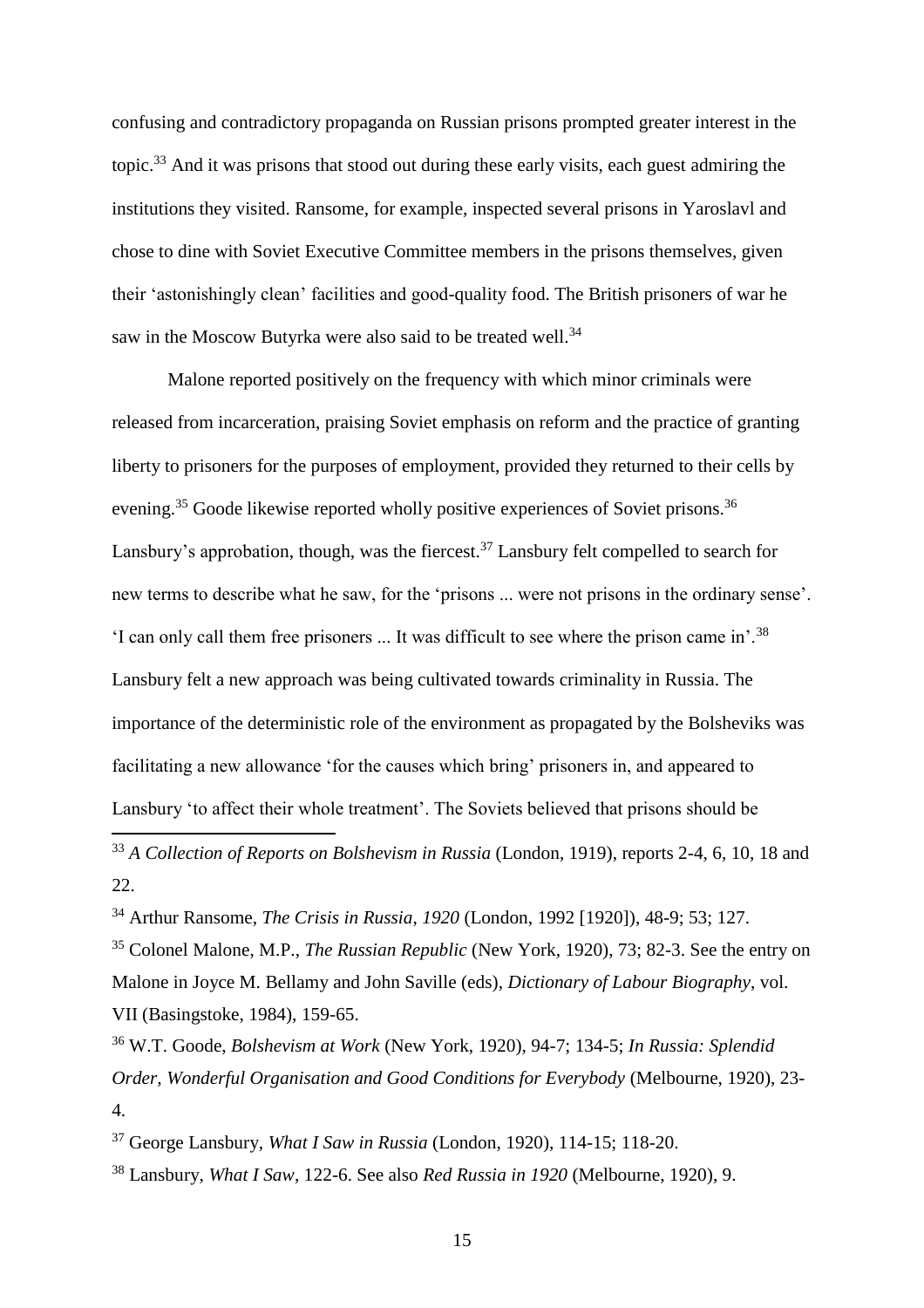eradicated, and the 'reformative character' of the prisons that functioned during Lansbury's visit was, he believed, the beginning of this conquest. In one of the most effusive passages on any Soviet subject in his report, Lansbury concluded: the 'Bolsheviks have led the way in being more humane, more considerate in their treatment' of prisoners 'than any other Government'; they have 'set the world an example'. 'Western civilization has something to learn from Soviet Russia'.<sup>39</sup>

It is significant that during these early visits Soviet authorities possessed nothing like the cultural-diplomatic apparatus which came to dominate future trips of foreigners—the 'mass production of delegations', in the words of Profintern General Secretary, Solomon Lozovsky. Their methods were improving all the time, but botched visits still occurred.<sup>40</sup> Consequently, much of what early British visitors saw—and hailed—of Soviet prisons was relatively accurate, if not quite the entire picture.

Peter H. Solomon has demonstrated, for instance, that already in 1919 the Bolsheviks were engaging in a moderate and rational approach to the problem of crime, issuing a range of decrees that prohibited executions, permitted defence counsel and established a legal review system.<sup>41</sup> But there were, of course, limitations to these 'progressive' trends. Anne Applebaum notes the ambivalence of the Soviets towards 'traditional criminals', who were perceived as potential Bolshevik allies. No special punishments were considered necessary for these criminals, as over time the revolution would remove 'social excess' as the cause of their crimes. 'Class enemies', on the other hand, were created by the revolution and required

<sup>39</sup> Lansbury, *What I Saw*, 126-9; 133; *Red Russia*, 9.

<sup>40</sup> Quoted in David-Fox, *Showcasing*, 103.

<sup>41</sup> Peter H. Solomon, Jr, 'Soviet penal policy, 1917- 1934: a reinterpretation', *Slavic Review*, 39, 2 (1980), 195. For further 'progressive' measures and the decriminalization of homosexuality see Elizabeth A. Wood, *Performing Justice: Agitation Trials in Early Soviet Russia* (Ithaca, 2005), 2; 8-11; Dan Healey, *Homosexual Desire in Revolutionary Russia: The Regulation of Sexual and Gender Dissent* (Chicago, 2001), 115-25.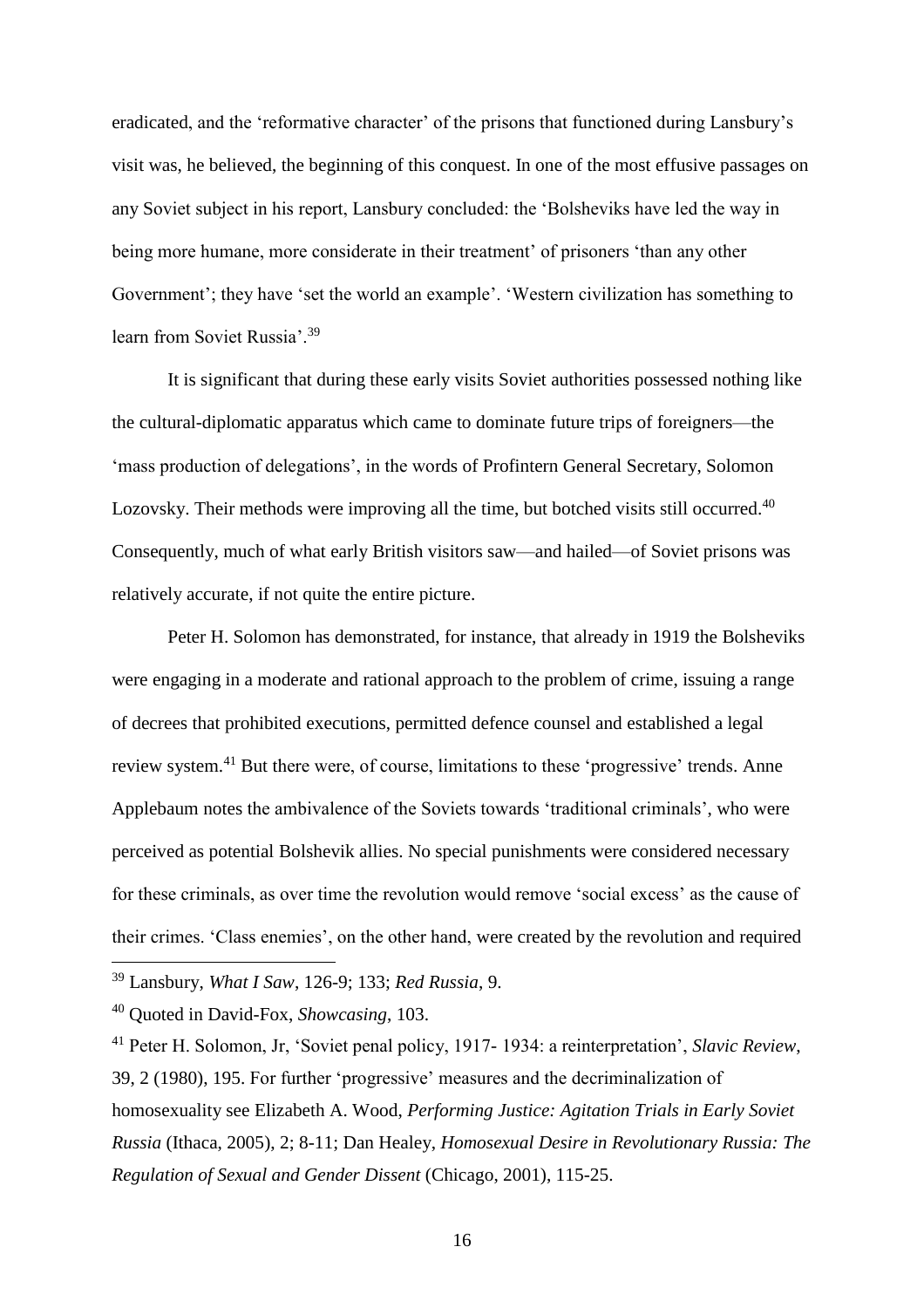far harsher punishments. Thus, in early Soviet Russia there arose two prison systems: a 'regular' system housing 'traditional' criminals and run by the People's Commissariat of Justice (Narkomiust); and a second controlled by the secret police, the Cheka (later the GPU, OGPU, and NKVD), that housed class enemies and political prisoners.<sup>42</sup> The objectives of the 'regular' system would have been 'perfectly comprehensible in "bourgeois" countries: to reform the criminal through corrective labour'. The first Bolshevik criminal code would have 'warmed the hearts of the most radical, progressive criminal reformers in the West'.<sup>43</sup>

In British labour circles, however, the first rosy glow of socialist Soviet prisons had little impact for a number of reasons. At a general level, the international development of criminology as a social science had been arrested by the First World War, its most overt effect being the fifteen-year delay between the convocation of the eighth (1910) and ninth (1925) International Prison Congresses. In Britain there was, as a result, no established criminological enterprise or contemporary research, and a receptive audience was lacking.<sup>44</sup> Within the Labour Party, the veneration expressed by Lansbury and his fellow travellers was continually tempered by the emergence from Russia of conflicting reports of wretched conditions, terror and torture in prisons.<sup>45</sup> Ambiguity and contradiction among moderates did much to dampen enthusiasm, casting doubt upon the veracity of Soviet communism. More

<sup>42</sup> Anne Applebaum, *Gulag: A History of the Soviet Camps* (London, 2004), 29; 35.

<sup>43</sup> Applebaum, *Gulag*, 29; 35.

<sup>44</sup> Seán McConville, 'Hearing, Not Listening: Penal Policy and the Political Prisoners of 1906-1921', in Lucia Zedner and Andrew Ashworth (eds), *The Criminological Foundations of Penal Policy: Essays in Honour of Roger Hood* (Oxford, 2003), 260.

<sup>45</sup> See *Gosudarstvennyi arkhiv Rossiiskoi Federatsii* (hereafter GARF), Moscow, f. R-8419, op. 1, d. 16, l. 2; Wells, *Russia in the Shadows* (New York, 1921), 16; 119; F.M. Leventhal, 'Seeing the future: British left-wing travellers to the Soviet Union, 1919-32', in J.M.W. Bean (ed.), *The Political Culture of Modern Britain: Studies in Memory of Stephen Koss* (London, 1987), 213.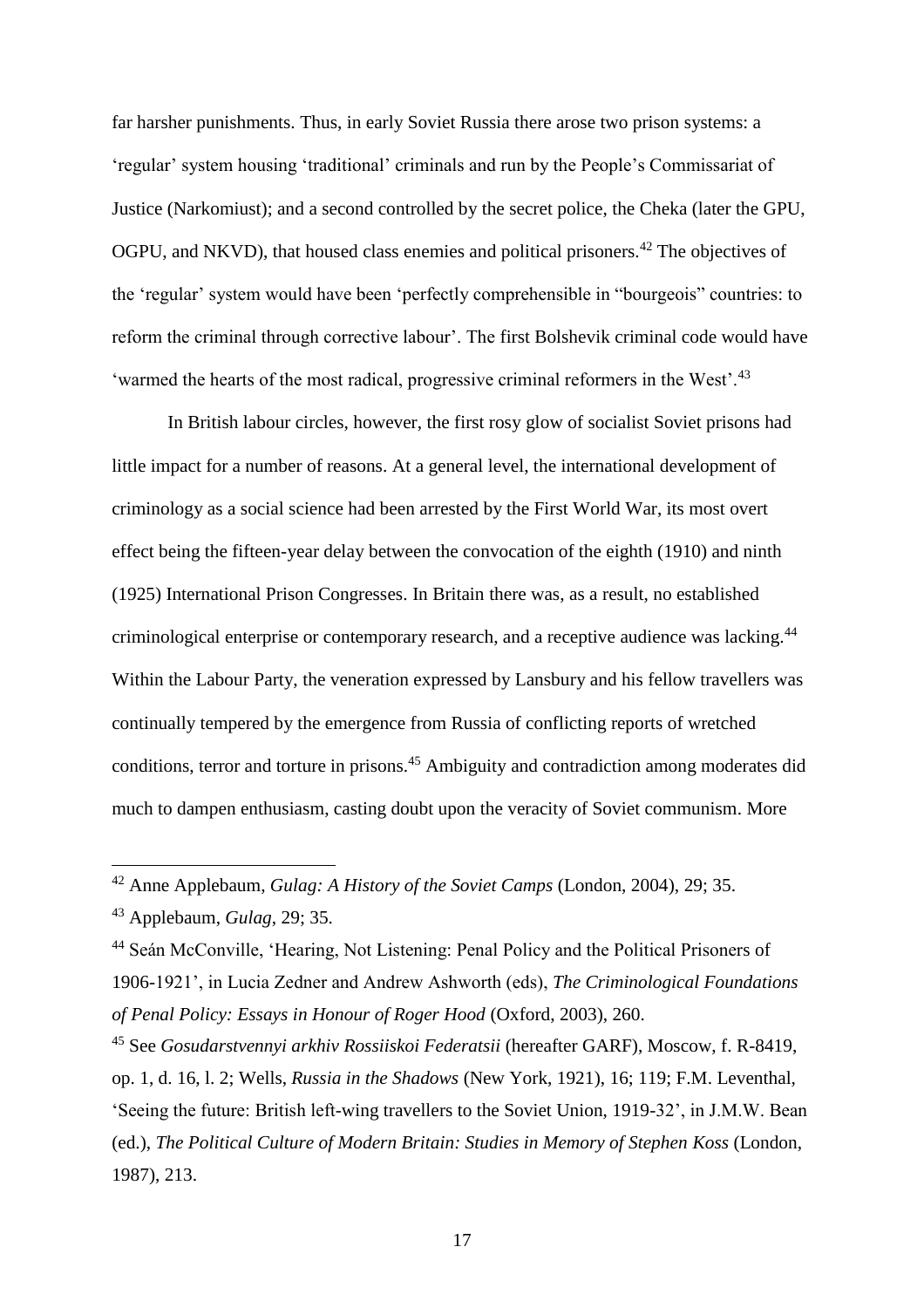significantly, rash policy overhauls were anathema to a party that had matured under the gradualist politics of its leader and architect, Ramsay MacDonald. Socialism, for MacDonald, would arise from the success of capitalism; there was little need to rush developments on the basis of new, flashy ideas. 46

Labour and the ILP continued to call for penal reform at party conferences, and the LRD's Prison System Enquiry Committee was by now underway, though this was far more the result of wartime experience than the discoveries of mercurial Britons in Russia. Admiration for the Soviet penal system appeared to run deep among visitors and their rankand-file supporters; but under the tutelage of MacDonald little changed with regard to penal politics in Britain or the left's relationship with Soviet Russia. In 1920, the CPGB was founded at Moscow's behest, providing an alternative to Labour on the left in Britain and intensifying the struggle between social democracy and communism.

#### *Official visitors, 1920 and 1924*

 $\overline{a}$ 

In May 1920, the constitutionalist social democracy of the Labour Party was put to the test against revolutionary Soviet socialism, as the first official Labour-TUC delegation arrived in Russia. In the wake of the First World War, the British had assumed the leading role in the Second International, and despite the broad ideological composition of the delegation, the Bolsheviks prepared to impress, *Krasnaia Gazeta* proffering impassioned greetings to the guests 'from all our hearts' (*ot vsego serdtsa*).<sup>47</sup> Overall, the visit ran relatively smoothly. Only four members of the delegation—Ethel Snowden, ILP-er and wife of Philip, Margaret

<sup>46</sup> J.R. MacDonald, *Socialism and Society* (London, 1909); *Socialism and Government* (London, 1909); *A Policy for the Labour Party* (London, 1920).

<sup>47</sup> Bruno Naarden, *Socialist Europe and Revolutionary Russia: Perception and Prejudice, 1848-1923* (Cambridge, 1992), 324; 387; *Dokumenty vneshnei politiki SSSR*, vol. II (Moskva, 1958), 473; *Krasnaia Gazeta*, 12 Mar 1920.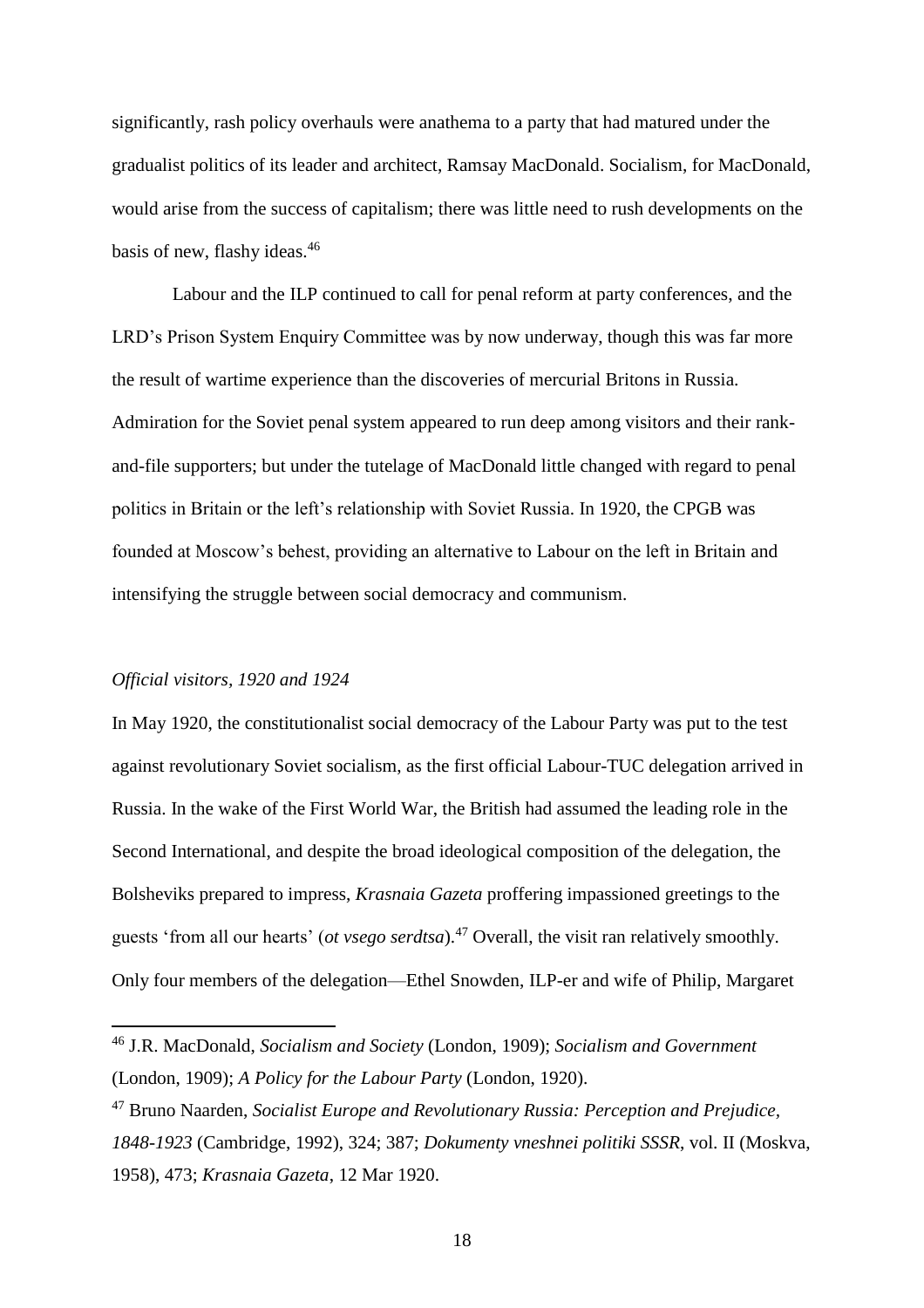Bondfield of the National Union of General and Municipal Workers, Charles Roden Buxton, the delegation's secretary, and George Young, a former Etonian, diplomat and now Labour member acting as one of three special advisors to the delegation—visited Soviet prisons.<sup>48</sup> Upon their return to Britain, the delegation published an official report described variously as 'an appeal to "fair play"', 'enlightening' and 'impartial'. <sup>49</sup> The shortcomings of Soviet Russia were outlined as the delegation had perceived them and, in contrast to earlier visitors' reports, prisons were not mentioned.<sup>50</sup>

Individual reports of the visit, while mostly positive, also showed little interest in prisons, and it was the delegation's only female members who relayed their encounters with Soviet prisons.<sup>51</sup> Snowden, otherwise so critical of Russia, praised the 'splendid' efforts of Soviet scientists in 'the treatment of the morally defective as sick and not wicked people'. She also visited the old tsarist prison in the Peter and Paul fortress in Petrograd, describing the cells in a curious, somewhat complimentary observation: 'gloomy', but 'twice as big as

<sup>48</sup> For detailed accounts in the literature see White, 'British Labour in Soviet Russia, 1920', *English Historical Review*, 109, 432 (1994), 621-40 and P. Gurovich, *Pod'em angliiskogo rabochego dvizheniia v 1918-21 gg.* (Moskva, 1956). See the entry on Harold Grenfell in Joyce M. Bellamy, David E. Martin and John Saville (eds), *Dictionary of Labour Biography*, vol. IX (Basingstoke, 1993), 102-16.

<sup>49</sup> Williams, *Labour and Russia*, 8; Morgan, *Bolshevism, Syndicalism and the General Strike: The Lost Internationalist World of A.A. Purcell* (London, 2013), 116; Calhoun, *United Front*, 34; W.P. Coates and Zelda K. Coates, *A History of Anglo-Soviet Relations* (London, 1945), 29-30; Leventhal, 'Seeing the future', 214.

<sup>50</sup> See *Report of the British Labour Delegation to Russia, 1920* (London, 1920), 6-9.

<sup>51</sup> See Robert Williams, *The Soviet System at Work* (London, 1920); H.N. Brailsford, *The Russian Workers' Republic* (London, 1921); and Clifford Allen, *Plough My Own Furrow* (London, 1965), 146-7.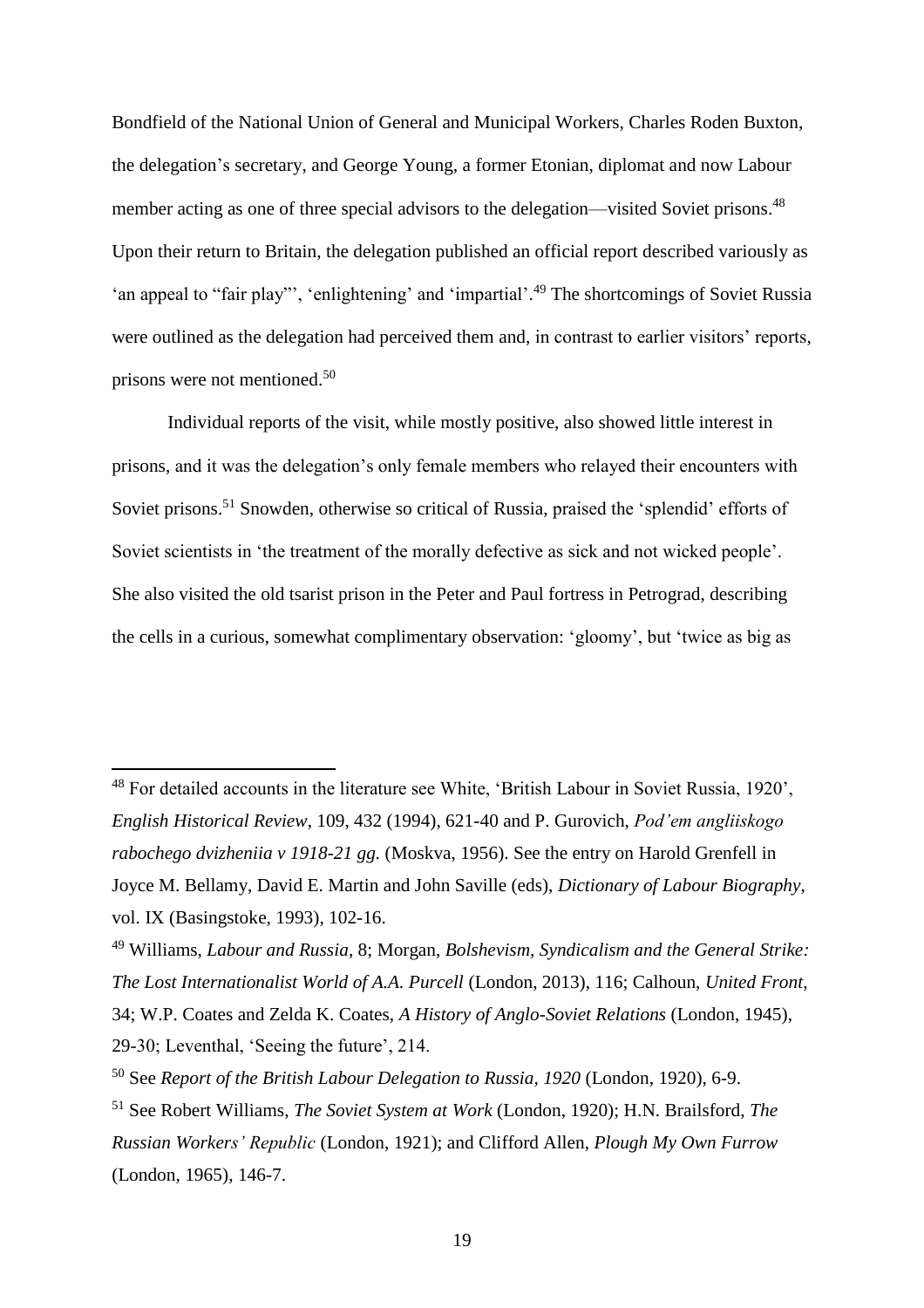the cells of an English prison'.<sup>52</sup> Bondfield's visit was equally fleeting, her assessment stymied by an inability to overcome the sour odour of the prison bakery. She did conclude, however, that inmates had 'much more freedom' than their British equivalents, noting the prohibition of solitary confinement. Prisoners, she claimed, 'were probably better off than outside'.<sup>53</sup> Interestingly, no British guest who had previously been in prison visited a Russian penal institution; the practice of comparing domestic prison experiences and 'new' Russian methods was a tactic that the Soviets would employ effectively throughout the 1920s.

On their part, the Soviets revelled in revealing to domestic audiences the 'special delight' (*osobennym vostorgom*) and unanimous conclusion (*edinodushnomu zakliucheniiu*) of the delegation.<sup>54</sup> Soviet newspapers monitored visitors' telegrams sent back to Britain, while Soviet officials went further and sought to 'teach' the delegation exactly what to see and what to learn. <sup>55</sup> But, once more, the efforts of the Soviets and their British conduits in influencing Labour Party policy were stifled, and the concrete consequences of the visit were negligible. The most notable impact of the 1920 delegation was perhaps the increased interest of Bondfield in the area of penal reform. Bondfield addressed the inaugural conference of the Howard League for Penal Reform in 1921, and stressed her view of prisons as 'utterly unnecessary'. Britain had, she declared, to 'sweep away entirely the old style of prison, and

<sup>52</sup> Ethel Snowden, *Through Bolshevik Russia* (London, 2012 [1920]), 97; 105. On the 'medicalization' of Soviet penology see Beer, *Renovating Russia*.

<sup>&</sup>lt;sup>53</sup> Trades Union Congress Library (hereafter TUC Library), London Metropolitan University, Margaret Bondfield Papers, Folder F, C6/1, Bondfield's diary, 19 May-15 June 1920. Parts of her diary are recorded in Bondfield, *A Life's Work* (London, 1948).

<sup>54</sup> *Krasnaia Gazeta*, 16 May 1920; 8 June; 17 July.

<sup>55</sup> See *Bednota*, 14 May 1920; 16 May. The Bolshevik Nikolai Bukharin allegedly implored the British delegation to be 'more alert' than they presently were. Hoover Institution Archives (hereafter Hoover), Stanford University, California, Nicolaevsky Collection, Box 692, Folder 6 (reel 619), G. Aronson, 'The English Workers' Delegation in Moscow'.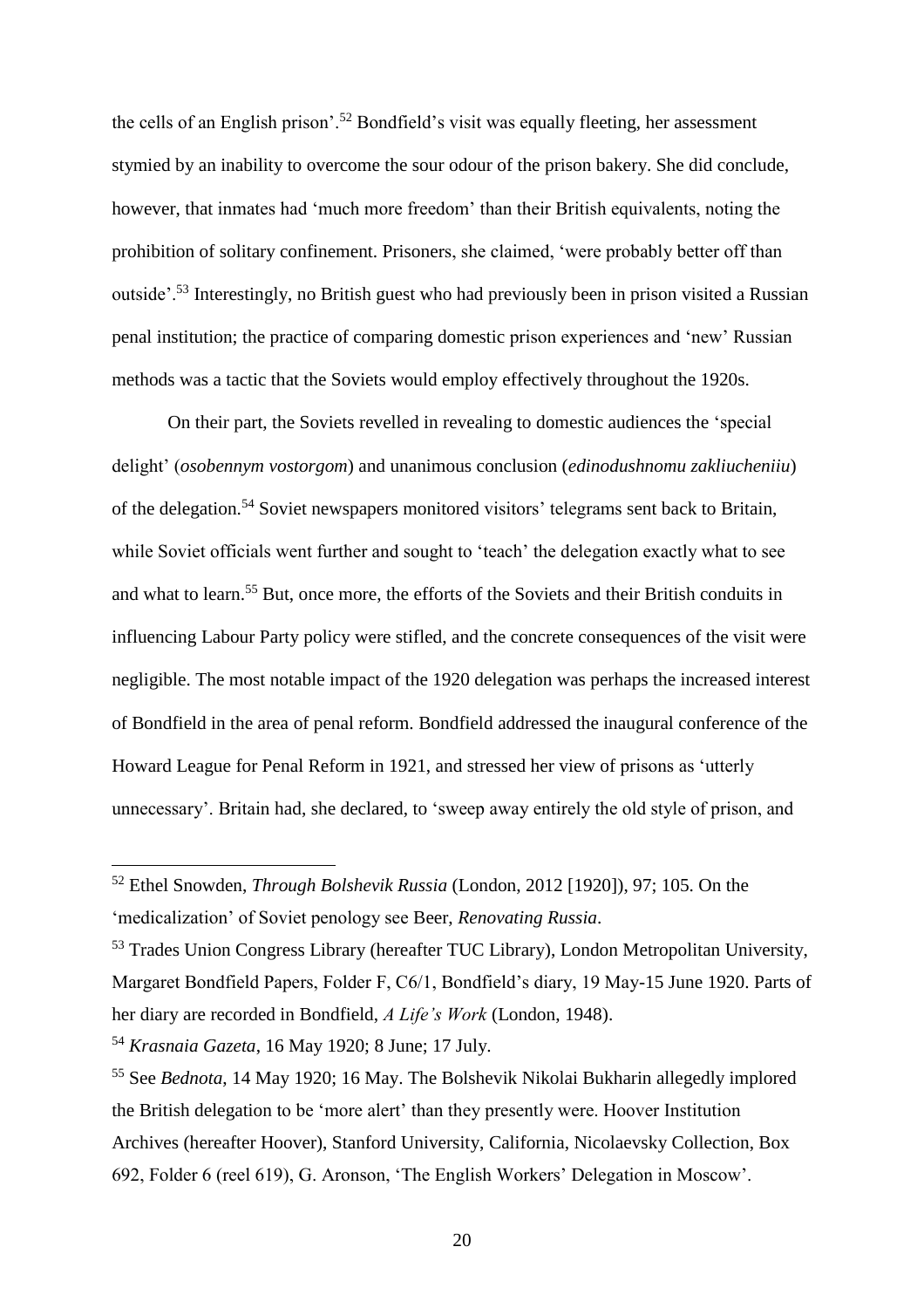… humanis[e] … our institutions' so that 'we may … see the day when there will be no prisons left in this country'.<sup>56</sup> Bondfield failed to mention her experience of Soviet prisons, but it is notable that when the report of the Prison System Enquiry Committee was published in 1922, it heralded Russia as having much for Britain to learn from.<sup>57</sup>

This, however, was where Russian associations ceased, as the Labour Party now had greater concerns. The party's strategy through the 1920s of maximizing 'support through … broad areas of consensus' and 'playing down distinctive policies' soon began to foster electoral success. Designed to displace the Liberal Party in Parliament and to prove Labour's fitness to govern, the approach suffocated radical ideas under the orthodox reign of the 'Big Five' in the party leadership. The effect was to shore up the gradualist, social democratic foundations of the party, to close out the Communists, and to engage with the Soviet Union on exclusively pragmatic lines.<sup>58</sup> Given MacDonald's own praise of Menshevik Georgia following his 1920 visit, and his antipathy to the subsequent Bolshevik invasion, the diffusion of Soviet-styled ideas to the echelons of the Labour leadership was almost impossible. Officially, 'there was already a great distance between Labour and the USSR',<sup>59</sup> but deep admiration lingered among many visitors and rank-and-file party members.

<sup>56</sup> Margaret Bondfield, 'Prisons and the Public', *The Howard Journal: A Review of Modern Methods for the Prevention and Treatment of Crime and Juvenile Delinquency*, 1, 1 (1921), 32-5.

<sup>57</sup> Hobhouse and Brockway, *English Prisons To-Day*, 464-5; 590; 594; 606.

<sup>58</sup> Thorpe, 'The 1929 general election and the second Labour government', and John Callaghan, '"Bolshevism run mad": Labour and socialism', in John Shepherd, Jonathan Davis and Chris Wrigley (eds), *Britain's Second Labour Government, 1929-31: A Reappraisal* (Manchester, 2011), 20; 33; 172. Labour's 'Big Five' included MacDonald, Snowden, Arthur Henderson, J.R. Clynes and J.H. Thomas.

<sup>59</sup> *Bor'ba*, 4 Dec 1920; The National Archives/Public Record Office (hereafter TNA), Kew, PRO 30/69/1753/1, MacDonald's Diary, 10 Oct 1920; Stephen F. Jones, 'Introduction', in Stephen F. Jones (ed.), *The Making of Modern Georgia, 1918-2012: The First Georgian*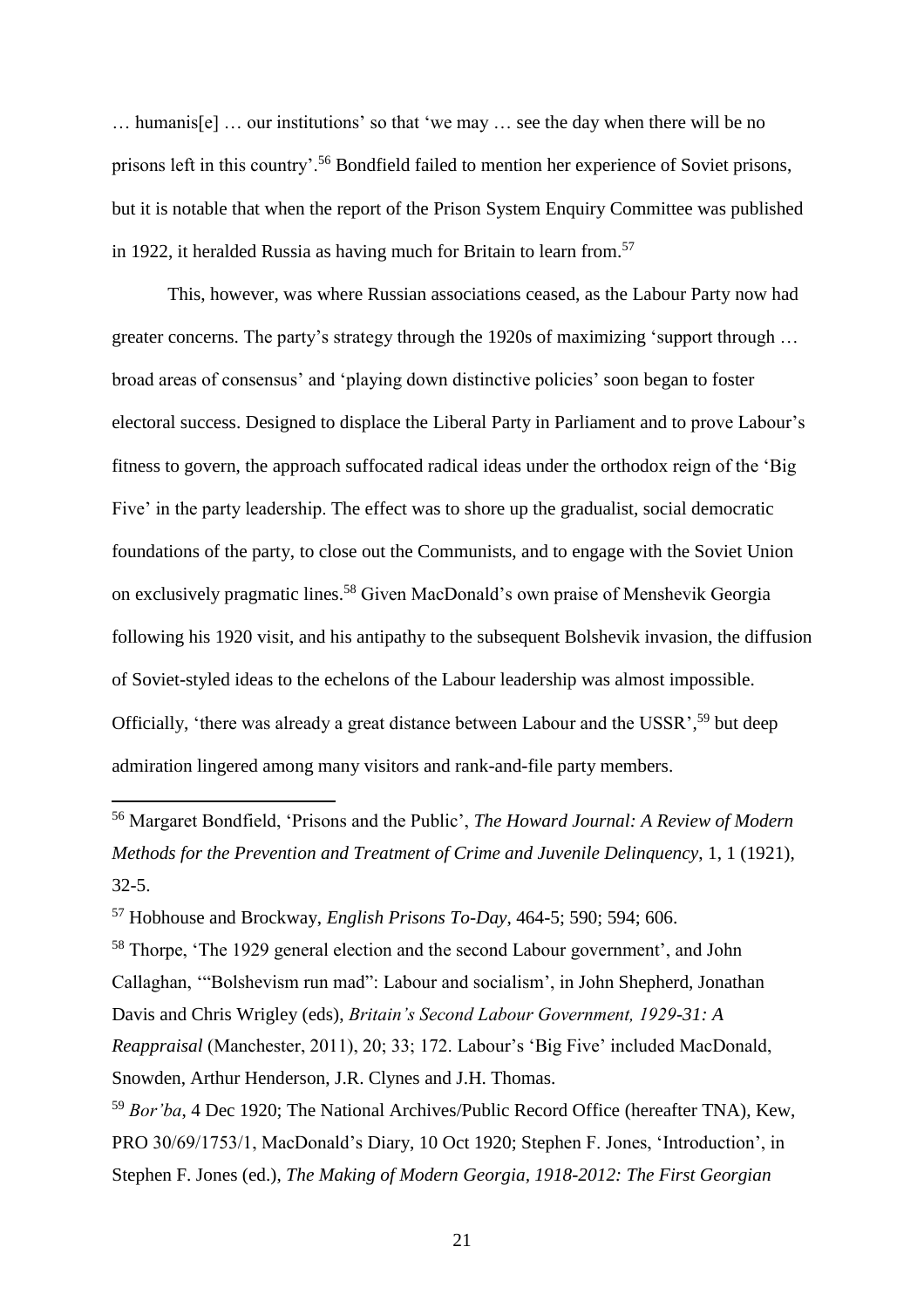The next TUC delegation to the USSR came in November 1924. Labour had since occupied governmental office for the first time, and had worked hard during its nine months in power to forge a new relationship with the Soviet Union through diplomatic and trade negotiations.<sup>60</sup> The formation of a minority Labour government was a ground-breaking step, but for a number of reasons—a limited time in office, a lack of preparation and a consciousness of the need for moderation—the government set a modest programme that fell short of its previously espoused socialist reconstruction.<sup>61</sup> Its greatest achievements came in foreign policy, especially regarding relations with the USSR, where MacDonald pursued a pro-Soviet policy that had less to do with any shared beliefs than with pragmatism and the pursuit of international peace.<sup>62</sup> Far less was achieved by the government, however, on the issue of penal reform, despite the LRD's report, *English Prisons To-Day*, and its stinging criticisms of the British penal system. Great faith was placed in the Home Secretary, Arthur Henderson, to advance the cause of reform, but his stint in office was characterized by caution.<sup>63</sup> The regular surfacing of the topic proved of little interest to Henderson, who left office following a somewhat unproductive tenure.<sup>64</sup>

*Republic and its Successors* (London, 2014), 1-2; Thorpe, 'Stalinism and British Politics', 618.

<sup>60</sup> Richard W. Lyman, *The First Labour Government* (London, 1957), 205.

l

<sup>61</sup> John Shepherd and Keith Laybourn, *Britain's First Labour Government* (Basingstoke, 2013), 68.

<sup>62</sup> Davis, 'Labour and the Kremlin', in John Shepherd, Jonathan Davis and Chris Wrigley (eds), *Britain's Second Labour Government, 1929-31: A Reappraisal* (Manchester, 2011), 151.

<sup>63</sup> 'The Abolition of Capital Punishment', *Howard Journal*, 1, 3 (1924), 114; 'Capital Punishment', 'The Home Secretary's Policy', and 'Habitual Criminals', *Howard Journal*, 1, 4 (1925), 191; 198-9.

<sup>64</sup> TNA, CAB 23/47/Cabinet 12(24), Cabinet Conclusions, 13 Feb 1924; CAB 23/47/Cabinet 18(24), Cabinet Conclusions, 5 Mar 1924; CAB 23/47/Cabinet 21(24), Cabinet Conclusions,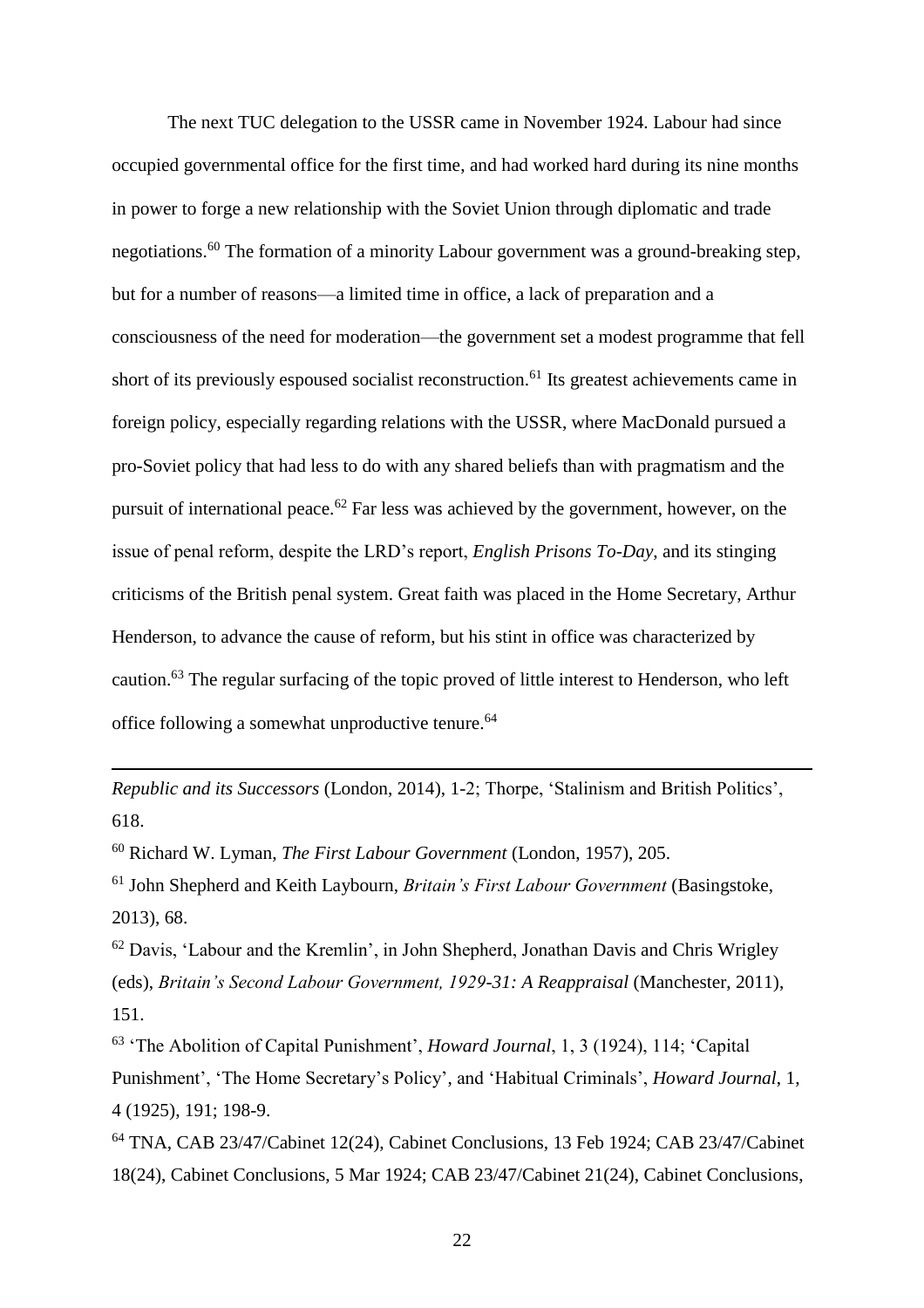In the years since the first delegation to Russia, Soviet prisons had been gaining international notoriety, with particular regard to the alleged treatment of non-Bolshevik socialists, and the British labour movement responded with its own written protests to the Soviet leadership.<sup>65</sup> Both the USSR and the labour movement sought, with difficulty, to sustain the relationship that had built through 1924, but the bombshell of the Zinoviev letter and the 'red scare' of the 1924 election left Labour reeling. All the movement's major tribulations appeared to lay at Russia's door. <sup>66</sup> The Soviets were concerned at the 'strong confusion' (*sil'noe zameshatel'stvo*) they recognized among the British labour movement, and attempted to placate the left in anticipation of the imminent November delegation.<sup>67</sup> Rigorous British enquiries were anticipated, but the Soviets were nevertheless confident that delegates would, following their visit, produce a 'tremendous and useful [*gromadnuiu i poleznuiu*] work for us'.<sup>68</sup> Despite Russia's perceived role in Labour's election catastrophe, a 'shared belief in socialism' still tied many Labourites to the USSR, and the delegation produced the 'useful' work the Soviets desired.<sup>69</sup>

17 Mar 1924; *Parliamentary Debates* (Lords), 56, 14 Feb 1924, 157; 56, 18 Mar 1924, 778- 98; (Commons), 169, 18 Feb 1924, 1298; 170, 6 Mar 1924, 1576; 173, 7 May 1924, 463W; 173, 30 June 1924, 950-1W; 176, 7 Aug 1924, 3202-9; Shepherd and Laybourn, *First Labour Government*, 91.

<sup>65</sup> Hoover, Mel'gunov Collection, Box 11, Folder 64.

l

<sup>66</sup> *Dokumenty vneshnei politiki SSSR*, vol. VII (Moskva, 1963), 27; 53-5; 62-5; 98-9. Harvey Wish, 'Anglo-Soviet Relations during Labour's First Ministry (1924)', *Slavonic and East European Review*, 17, 50 (1939), 400-3.

<sup>67</sup> *Rossiiskii gosudarstvennyi arkhiv noveishei istorii* (hereafter RGANI), Moscow, f. 89, op. 73, d. 34, l. 5; f. 89, op. 73, d. 34, l. 1; f. 89, op. 73, d. 37, ll. 1-2; and f. 89, op. 73, d. 38, l. 1. <sup>68</sup> RGANI, f. 89, op. 73, d. 32, ll. 1-2; f. 89, op. 73, d. 33, l. 1; and f. 89, op. 73, d. 34, l. 1; *Rossiiskii gosudarstvennyi arkhiv sotsial'no-politicheskoi istorii* (hereafter RGASPI), Moscow, f. 17, op. 2, d. 164, l. 217.

<sup>69</sup> Davis, 'Labour and the Kremlin', 152.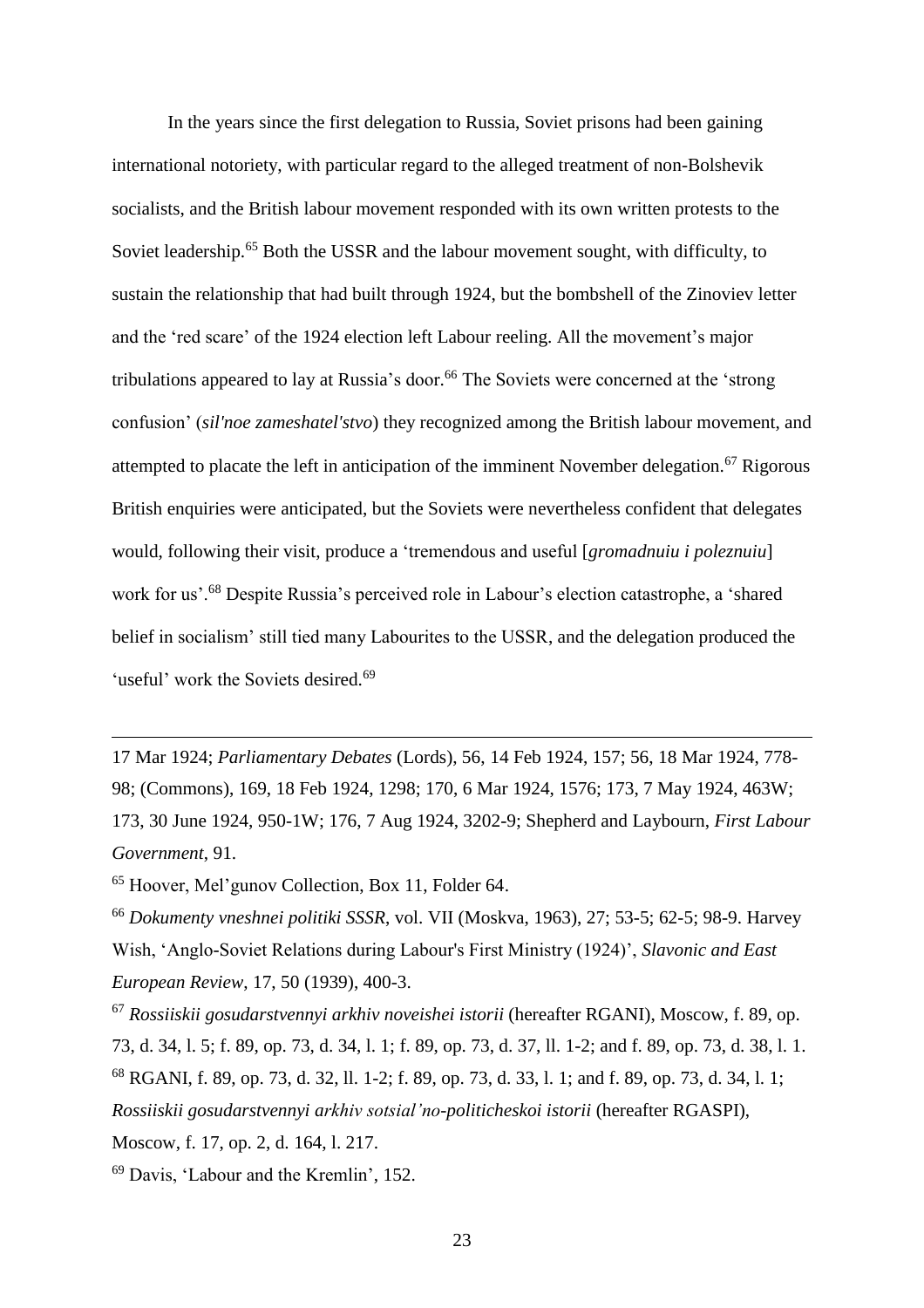Publishing just one collective report, the delegation praised aspects of Soviet life and the state, especially the move towards a more mixed economy under the New Economic Policy, understood as an early Soviet compromise.<sup>70</sup> Unlike the 1920 report, a great deal of interest and detail was committed to the delegates' experiences of Soviet prisons. A.A. Purcell, of the National Amalgamated Furnishing Trades Association, who was chair of the delegation, president of the TUC, and the only delegate who also travelled to Russia in 1920, epitomized this change, showing far greater interest in the issue.<sup>71</sup> Overall, the visitors 'were pleased to see that prisoners in what were once the worst prisons in Europe … are treated with a very great humanity, and get good opportunities for a fresh start'.<sup>72</sup> Speaking to prisoners in the socialist Butyrka in Moscow, the delegation praised the Soviet judicature and the decentralized system—the very aspects of the British system criticized by the LRD report:

The whole system of prison administration and the treatment of non-political prisoners in Soviet Russia is based on the latest theories of criminal psychology. The humanising of prison life is a striking feature of the Russian administration … and is apparently working with the most excellent results. The atmosphere … is now more that of a workshop of free workers than of a house of detention or jail.<sup>73</sup>

<sup>&</sup>lt;sup>70</sup> TUC Library, Fred Bramley Papers, Box 1, B1/22, 'Signed agreement of delegates'  $(n.d.)$ ; Calhoun, *United Front*, 124; Davis, 'Labour's political thought', 68-9.

<sup>71</sup> *Leningradskaia Pravda*, 4 Dec 1924.

<sup>72</sup> TUC, *Russia: The Official Report of the British Trades Union Delegation to Russia and Caucasia in November and December, 1924* (London, 1925), xvi.

<sup>73</sup> TUC, *Russia*, 16-17; 132.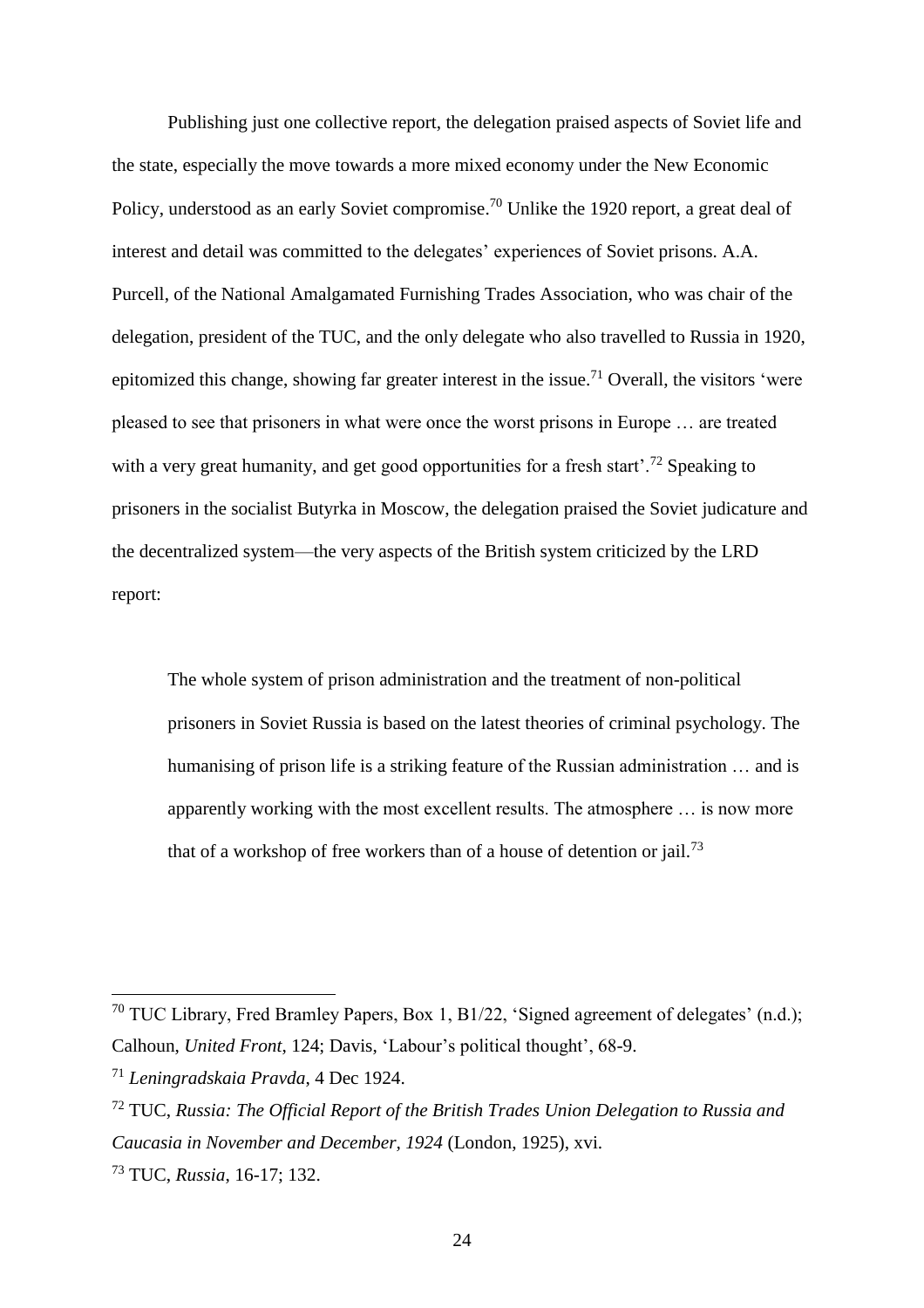Detailed portrayals were given of 'socialist' prison workshops, the functioning of communal dormitories and prisoners' roles in the operations of the institution. The role of reformation, and in particular of bestowing upon inmates useful trades and skill sets, particularly impressed the delegation. <sup>74</sup> Delegates also sampled prison food (declaring its superiority over British equivalents), observed prisoners purchasing goods with their trade union-rate wages, and complimented the mixing of male and female inmates.<sup>75</sup>

Only John Turner, founder of the United Shop Assistants' Union, was remotely critical of prison institutions. Daniel F. Calhoun claims that Turner, an anarchist who became heavily involved in the campaigns of Emma Goldman—the American anarchist deported to Russia—against the Bolsheviks' treatment of political prisoners and the repression of free speech, 'thought prison conditions were wretched'. This is only true in part. Turner commented displeasingly on the rumoured conditions of those prisoners held on Solovki, and 'sought to have representations made on behalf' of political prisoners while in Russia.<sup>76</sup> But he also praised the humane treatment of regular prisoners. Turner's own protests against the Bolsheviks are significant for reinforcing the powerful reach of the Soviets' *kul'tpokaz*; for, despite his remonstrations, Turner still agreed, in general, with the delegation's conclusion that Soviet prisons were much more humane than even four years prior: '[T]he Soviet Government was achieving most remarkable results [and] ... set[ting] an example that, if it is to be followed, will require a fairly radical reorganisation in States that are at present leading Europe in these matters'. 77

<sup>74</sup> TUC, *Russia*, 132-4.

<sup>75</sup> TUC, *Russia*, 132-5; TUC Library, Bramley Papers, Box 1, B1/23, 'Draft Official Report'.

<sup>76</sup> Calhoun, *United Front*, 96; 125; Morgan, *Bolshevism, Part Three,* 169.

<sup>77</sup> *Manchester Guardian*, 29 Jan 1925; 6 Feb; 6 Apr; Morgan, *Bolshevism, Part Three,* 161- 73; TUC, *Russia*, 135.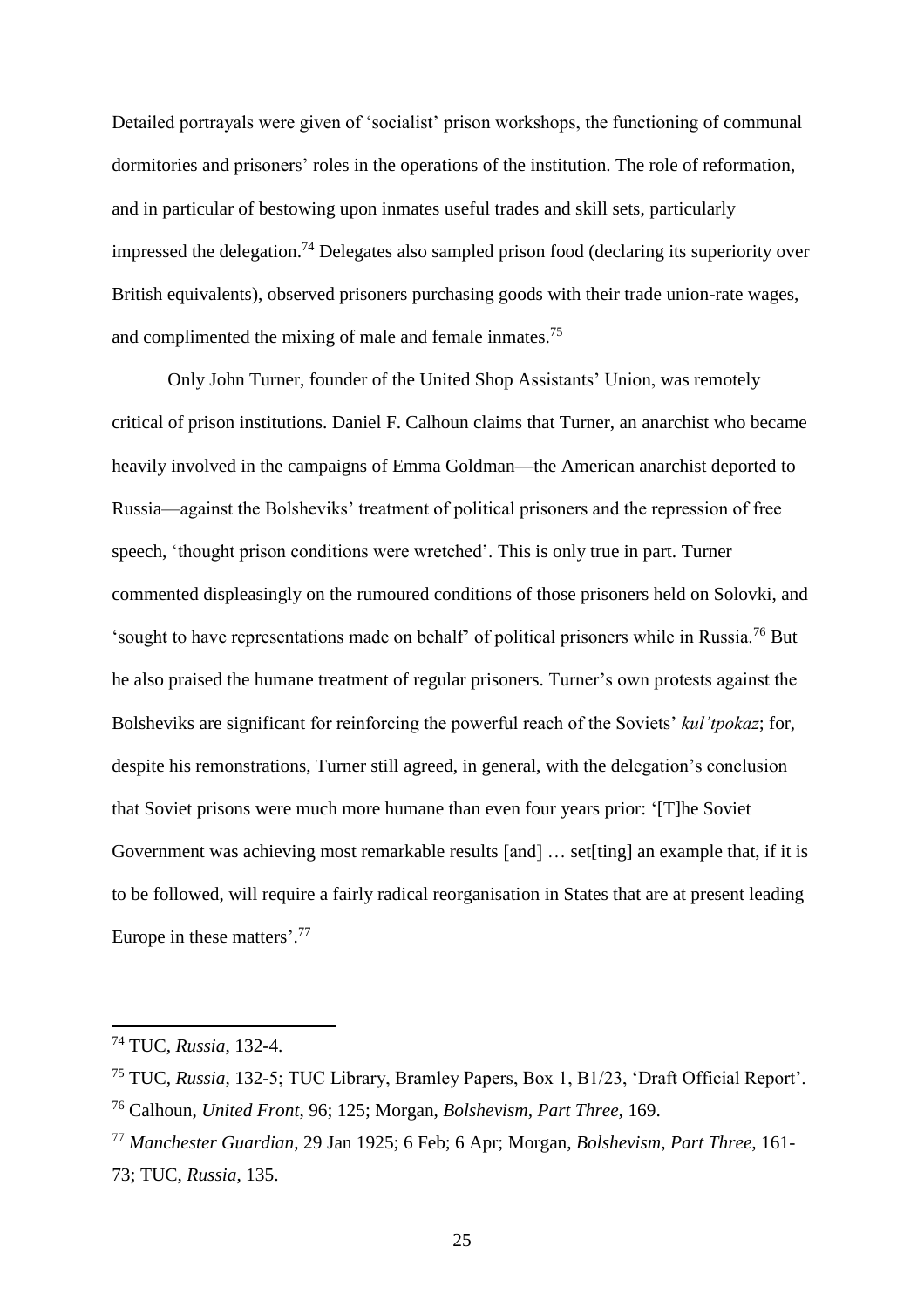International indignation did little to temper the delegates' zeal for Soviet Russia.<sup>78</sup> In early 1925 Ben Tillett, a Labour agitator of the Transport and General Workers' Union, published the only individual report of the visit, equally positive in its assessment. And epitomizing the uninhibited enthusiasm of the delegation, John Bromley, founding member of the General Council of the TUC and an early ILP-er, noted in an unusual interview that if he ever had to go to prison, he hoped it would be a Russian prison.<sup>79</sup> In the same year, Khristian Rakovsky, the Soviet Trade Representative to England, boasted to the Politburo of his certainty that the British delegates found Soviet prisons 'exemplary' (*obraztsovymi*). Rakovsky was, with good reason, increasingly assured that the Soviets could 'find sympathy' (*mozhno naiti sochuvstvie*) for Soviet Communism among the English working classes. 80

Throughout the 1920s the British left remained, in essence, a force for moderation; it was not until the fall of the second MacDonald administration (1929-31) that the Labour Party lurched leftwards towards socialism. In 1931, at a time of national, financial and ideological crisis, Labour sought, in Philip Williamson's words, 'soothing socialist images' and 'truths'.<sup>81</sup> Yet, through the 1920s moderation was often effaced at the individual party member level in favour of radical, socialist endeavours. Frustrated at the failure of the first Labour government to advance socialism, and under the persuasive influence of (perceived)

<sup>78</sup> Social Democratic Labour Party of Georgia, *The British Trade Union Delegation and Georgia* (Paris, 1925); British Committee for the Defence of Political Prisoners in Russia, *Russia and the British Labour Delegation's Report. A Reply* (London, 1925); Friedrich Adler, *The Anglo-Russian Report. A Criticism of the Report of the British Trades Union Delegation to Russia from the Point of View of International Socialism* (London, 1925).

<sup>79</sup> Ben Tillett, *Some Russian Impressions* (London, 1925), 12; *Manchester Guardian*, 6 Feb 1925.

<sup>80</sup> RGASPI, f. 17, op. 2, d. 164, ll. 218-19; David-Fox, *Showcasing*, 41-2; 47-8.

<sup>81</sup> Philip Williamson, *National Crisis and National Government: British Politics, the Economy and Empire, 1926-1932* (Cambridge, 1992), 378-80.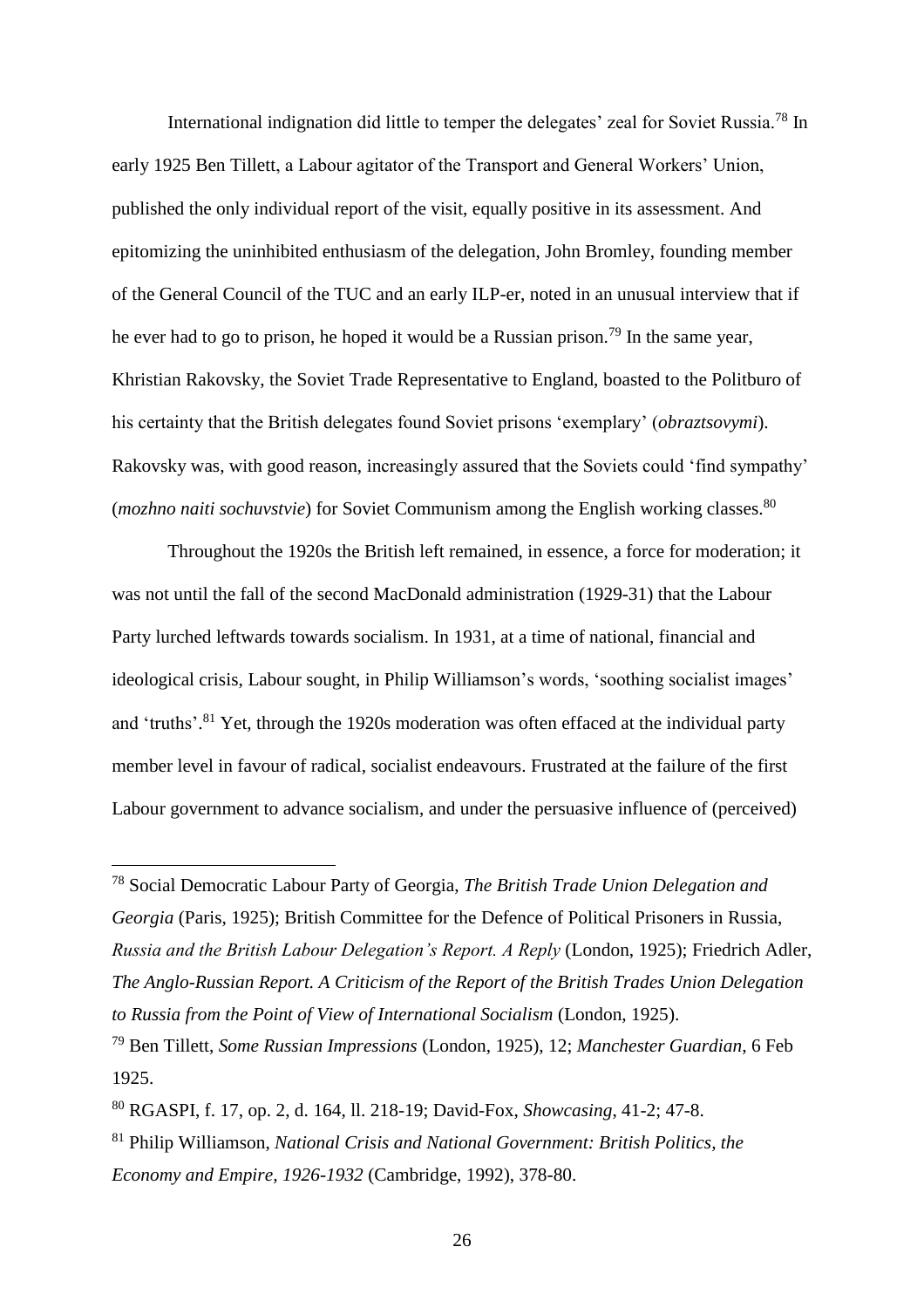'socialism in action' in the USSR, individuals and organizations like the ILP were brought into open conflict with the gradualist social democracy of the Labour leadership.<sup>82</sup> Witnessing the alleged construction of communism in Russia brought back with these core members of the labour movement not 'soothing' images, but ideas that excited and galvanized visitors and their followers. Communist ideas of Russian provenance invigorated British socialists as Soviet methods blurred the lines between acceptable social democratic and communist ideas in Britain. Admiration for the image of the Soviet penal system increased; the difficulty continued to lie in carving out the political space in Britain (or indeed within the left) 'to enunciate these socialist "truths"', and in penetrating Labour Party policy.

# *Walter Citrine visits, 1925*

 $\overline{a}$ 

Unlike Paul Hollander's readers in the 1980s, British visitors to the USSR after 1925 had little reason to be 'startled' by Soviet prisons. As the number of foreign delegations visiting Russia increased, the showcasing of prisons proved politically expedient, and the number of model prisons in Moscow increased accordingly.<sup>83</sup> European left-wing organizations praised Soviet institutions as 'comradely' (*tovarishcheskoe*) or bearing the stamp of 'justice and kindness' (*spravedlivosti i dobroty*), and claimed their replication would 'benefit all mankind' (*pol'zu vsemu chelovechestvu*). <sup>84</sup> The Soviets were, of course, keen to show off

<sup>&</sup>lt;sup>82</sup> Keith Laybourn, 'The Independent Labour Party and the second Labour government c.1929-31: the move towards revolutionary change', in John Shepherd, Jonathan Davis and Chris Wrigley (eds), *Britain's Second Labour Government, 1929-31: A Reappraisal* (Manchester, 2011), 115.

<sup>83</sup> GARF, f. R-8419, op. 1, d. 122, l. 1, '*Spisok mest zakliucheniia goroda moskvy*'. <sup>84</sup> GARF, f. R-4042, op. 2, d. 384, ll. 15; 38; 41; f. R-4042, op. 1, d. 31, ll. 20; 29.

<sup>27</sup>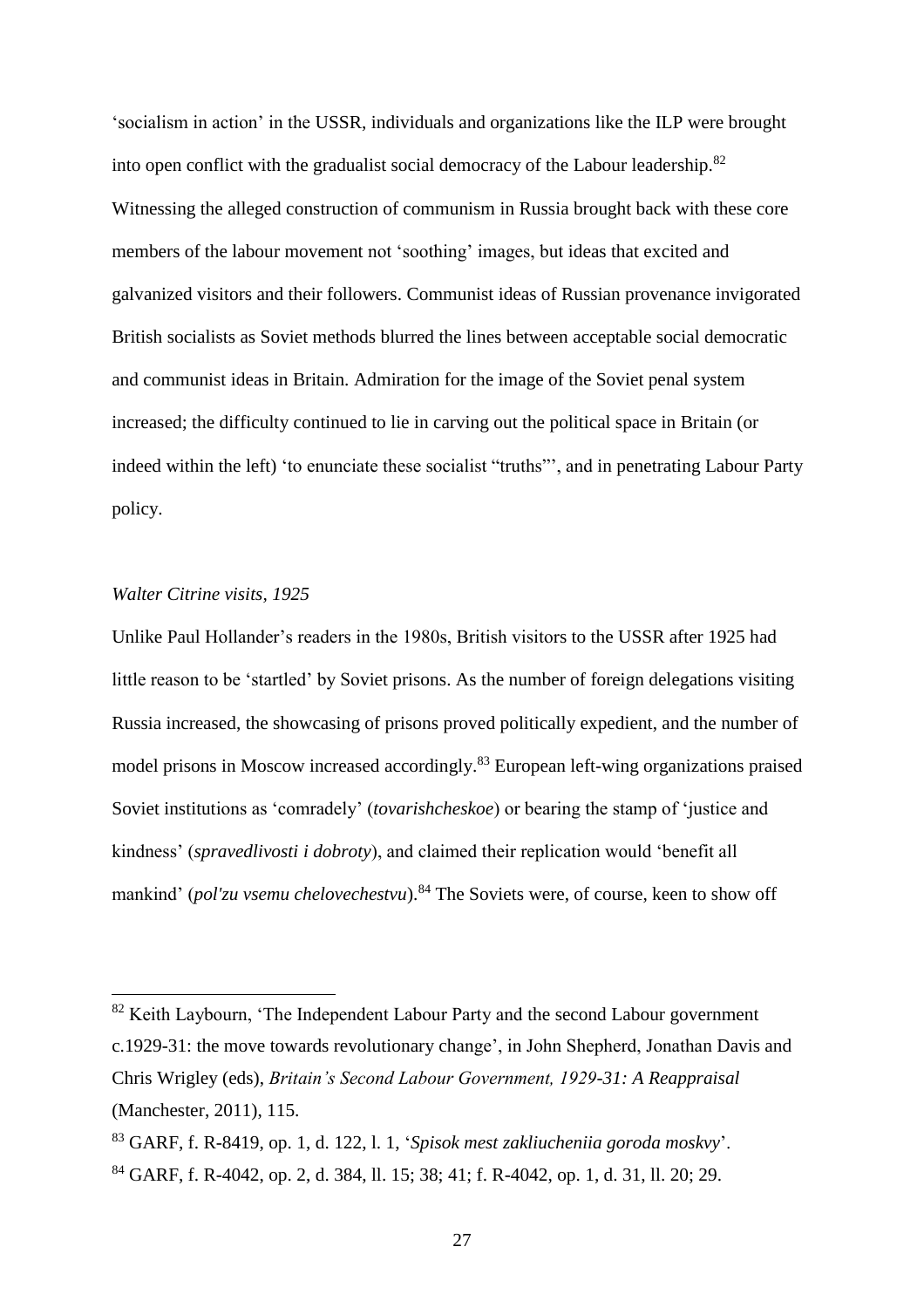such praise in domestic newspapers.<sup>85</sup> Soviet information gathering and the tailoring of visits to the 'political tasks of the moment' increasingly took in affairs relating to penal politics, too.<sup>86</sup> In August 1925, the ninth International Prison Congress was due to be held in London, the first Congress in fifteen years. Despite not attending, the Soviets kept a close watch on the events of the Congress, translating and analyzing international press coverage, with a particular focus on the newspapers of the British labour movement.<sup>87</sup>

One month later, TUC Assistant General Secretary, Walter Citrine, crossed into Russia with his fellow trades unionist George Hicks. Citrine travelled to the USSR six times throughout his life, and admitted to an enthusiasm for early delegations to Soviet Russia.<sup>88</sup> Recent scholarship has highlighted how regularly the visits of Citrine have been overlooked in Soviet-Labour history—a curious oversight given his role as a 'powerful figure in the wider labour movement', 'in defining its domestic and foreign policies, and its attitudes towards communism and the Soviet Union'.<sup>89</sup> Citrine's accounts have shown him to be one of the more discerning early travellers. Willing to criticize openly the aspects of the Soviet system he disagreed with (the difficulties he saw with the position of trade unions, issues surrounding female labour, and the apparent indifference of Soviet politicians to the mass poverty he encountered in Russia), Citrine provided pragmatic assessments of Soviet life as a whole as he experienced it. Not seeking to make grandiose statements, his accounts are arguably some of the most objective.<sup>90</sup>

<sup>85</sup> *Izvestiia*, 6 Mar 1927; 'Tiur'ma bez reshetok*', Vecherniaia Moskva*, 21 Aug 1927.

<sup>86</sup> David-Fox, *Showcasing*, 103.

<sup>87</sup> GARF, f. R-4042, op. 1, d. 32, ll. 1-22; f. R-393, op. 1a, d. 167, ll. 1-3, '*Ob uchastii v mezhdunarodnoi tiuremnoi konferentsii*'.

<sup>88</sup> Walter Citrine, *Men and Work* (London, 1964), 88.

<sup>89</sup> Davis, 'An outsider looks in: Walter Citrine's first visit to the Soviet Union, 1925', *Revolutionary Russia*, 26, 2 (2013), 148.

<sup>90</sup> Davis, 'An outsider looks in', 151-2; 155-6; 159-60.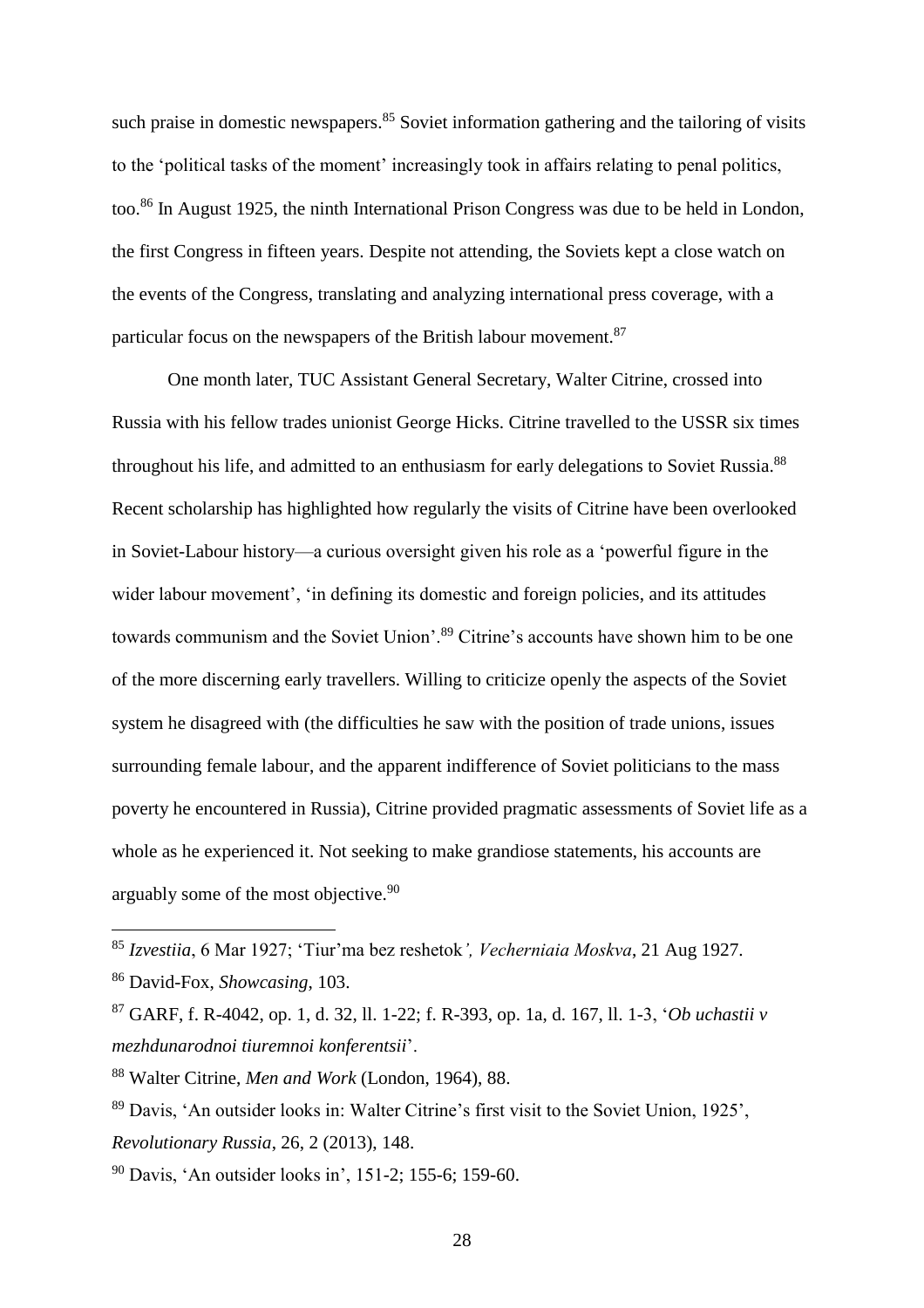Citrine's unpublished diary reveals his own visit to a Soviet prison in 1925. Citrine and Hicks were shown around the Sokol'niki prison in Moscow, and the features of the trip mirrored the fixed itinerary established as part of the *kul'tpokaz* programme—the prison workshop, dormitories, co-operative store, kitchen, library, courtyard, theatre and visitor rooms.<sup>91</sup> The guests were nevertheless impressed by the prison. Citrine looked positively upon the chances inmates were given to learn trades and to improve their skills while incarcerated, noting the well-stocked prison library. He also praised the communal dormitories, the absence of solitary confinement and the apparent good nature between guards and prisoners. Most impressive, though, and certainly the most 'incongruous' aspect, was Citrine's inspection of the prison theatre. With an amateur orchestra present, the guests were asked to listen to some 'beautiful' but rather 'pathetic' dance music, followed by a rendition of the Internationale. Citrine's response was to ask Hicks: '"What sort of place is this we have come to? … Is it a Fred Karno gaol or a pantomime show?"' Hicks could only respond that he did not know, "but I cannot imagine anyone wanting to run away"<sup>'.92</sup>

The experience forced Citrine to consider 'how complex a thing is crime'. Using the model of Sokol'niki, the Soviets had successfully presented to Citrine an isolated image of progressive, 'Communist' penality that matched, and even surpassed, the aspirations of western regimes as proposed a month earlier at the Prison Congress in London. And this, again, had the desired effect for the Soviets. In March 1926, Citrine's account of his prison visit was published in the *Labour Monthly* journal. Citrine made clear his role of describing, rather than analyzing, what he and Hicks had witnessed, and his pragmatism persisted as he claimed: 'I am not able to verify as to whether the institution we visited is typical of the

<sup>&</sup>lt;sup>91</sup> British Library of Political and Economic Science Archive, LSE, London, Walter Citrine Papers, 1/4, 'Diary of Visit to the Soviet Union, 1925', 1; 88; 235; 238; 241; 247; 251-4; 257; 259.

<sup>92</sup> Citrine, 'Diary', 236; 239; 247; 251; 253-6; *Men and Work*, 120-1.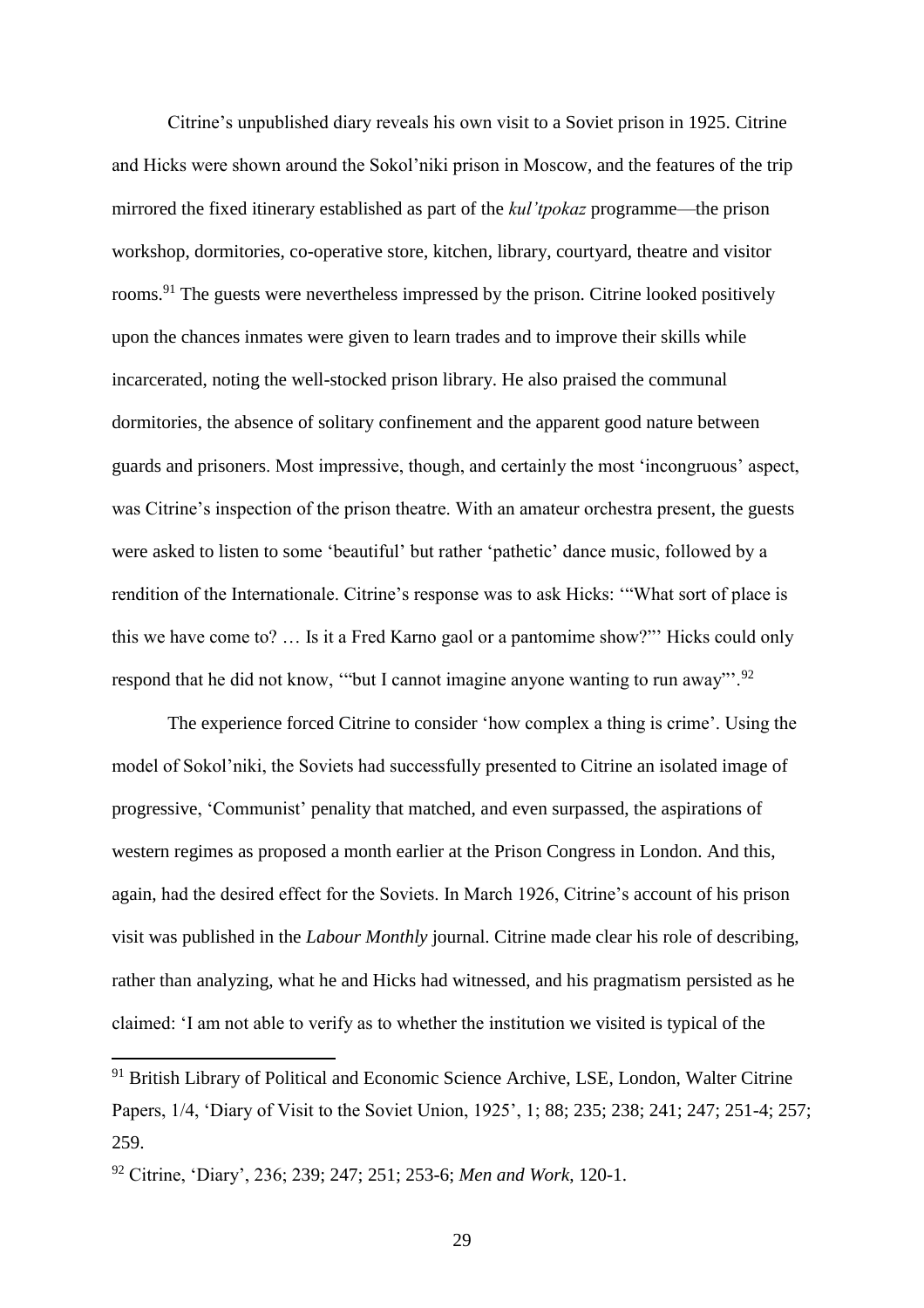Russian system, but we were assured that such was the case'. His overriding message was that the Soviets were 'making a whole-hearted attempt' to exploit 'reformative treatment' to 'the full', and he considered it a 'remarkably interesting and educative' experiment.<sup>93</sup> Citrine reflected in his diary that the prisoners he saw in the USSR 'were not much worse off than … if they were in the army or navy in any capitalist state'.<sup>94</sup> Despite the moderation with which he is associated, as well as his rejection of a majority of aspects of the Soviet political, economic and social order, this image of Soviet-styled prisons was one that Citrine was willing to countenance under a social democratic system. The progressive ideas sold to Citrine through the Sokol'niki prison, dressed up as they were in Soviet Communism, complicated the relationship between social democratic and communist norms.

Citrine and Hicks returned to Britain in October. In the same year Citrine succeeded Fred Bramley as TUC General Secretary, and in the wake of the General Strike of 1926 the moderation of Citrine and Ernest Bevin prevailed over the left within the TUC.<sup>95</sup> In 1927, the Arcos raid ruptured diplomatic relations between Britain and the USSR.<sup>96</sup> Within this context, Labour continued to chart its course of 1920s moderation, and with Citrine thrust headlong into life as TUC General Secretary there was little chance of his fleeting visit to Russia having great impact upon Labour policy. Penal reform was intermittently motioned at party conferences, but never in connection with socialism or the Soviet Union. In pushing moderation, radicalism was suppressed, even relating to a subject as increasingly bipartisan as penal reform.<sup>97</sup> The future of socialist prison reform, it seemed to many, lay in Soviet

<sup>93</sup> *Labour Monthly*, 8, 3 (1926), 178; 185; Citrine, 'Diary', 237; 255; 257-9; 260.

<sup>&</sup>lt;sup>94</sup> Citrine, 'Diary', 255.

<sup>&</sup>lt;sup>95</sup> Callaghan, "Bolshevism run mad"', 172.

<sup>96</sup> See Coates and Coates, *A History of Anglo-Soviet Relations*, 267-90.

<sup>97</sup> See 'Mr Clynes. 0 Not Out', *Howard Journal*, 3, 2 (1931), 3-5.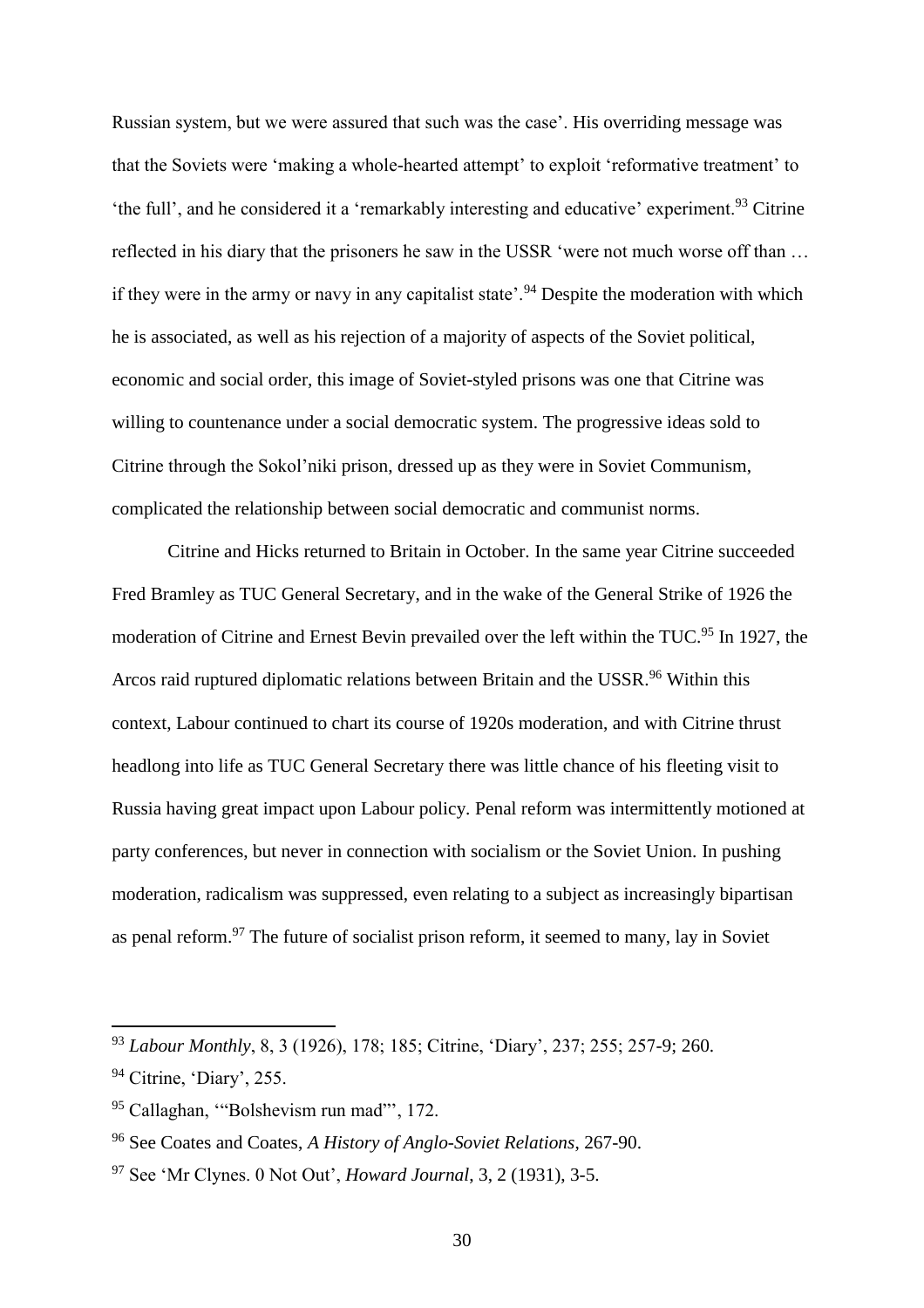Russia. Yet, half a decade and a national crisis too soon for bold, radical ideas, this socialism 'had nothing constructive to offer' a present dominated by a cautious Labour leadership.<sup>98</sup>

## *Conclusion*

l

Through the late 1920s and early 1930s, prisons continued to form an important part of the Soviet practice of *kul'tpokaz*. Consistently, British delegates upheld the Soviet penal system as an ideal worth replicating. As the 1930s progressed, OGPU-operated institutions proved incredibly successful for the Soviets, and even Gulag sites proved useful propaganda tools.<sup>99</sup>

The experiences of the British left and their attitudes towards Soviet prisons in the early 1920s is a novel, but significant, lens through which the development of the relationship between the Soviet Union and the British labour movement can be re-examined. Through the 1920s there developed a strong admiration on the part of the British left for a Soviet penal system perceived as humane, progressive and replicable. Prisons and the Soviet penal system should be added to the features of Soviet politics and economics that are already recognized as having proved attractive to the wider labour movement in inter-war Britain.<sup>100</sup> Soviet prisons, though, were not merely theoretical attractions. Reports and memoirs of visitors both moderate and far left, and even some Liberals—demonstrate that guests perceived this revolutionary penal system as an aspect of 'Bolshevism in action' that could have been directly transposed onto British society, and would have improved the nation as a result. A

<sup>98</sup> Robert Skidelsky, *Politicians and the Slump: The Labour Government of 1929-1931* (London, 1994 [1967]), 395.

<sup>99</sup> Sidney and Beatrice Webb, *Soviet Communism: A New Civilisation?* vol. 2 (London, 1936), 590; David-Fox, *Showcasing*, 115; Maksim Gorky et al., *Belomorsko-Baltiiskii kanal imeni stalina: istoriia stroitel'stva* (Moskva, 1934); Cristina Vatulescu, *Police Aesthetics: Literature, Film, and the Secret Police in Soviet Times* (Stanford, 2010), 123-60. <sup>100</sup> Davis, 'Labour's political thought', 73-9.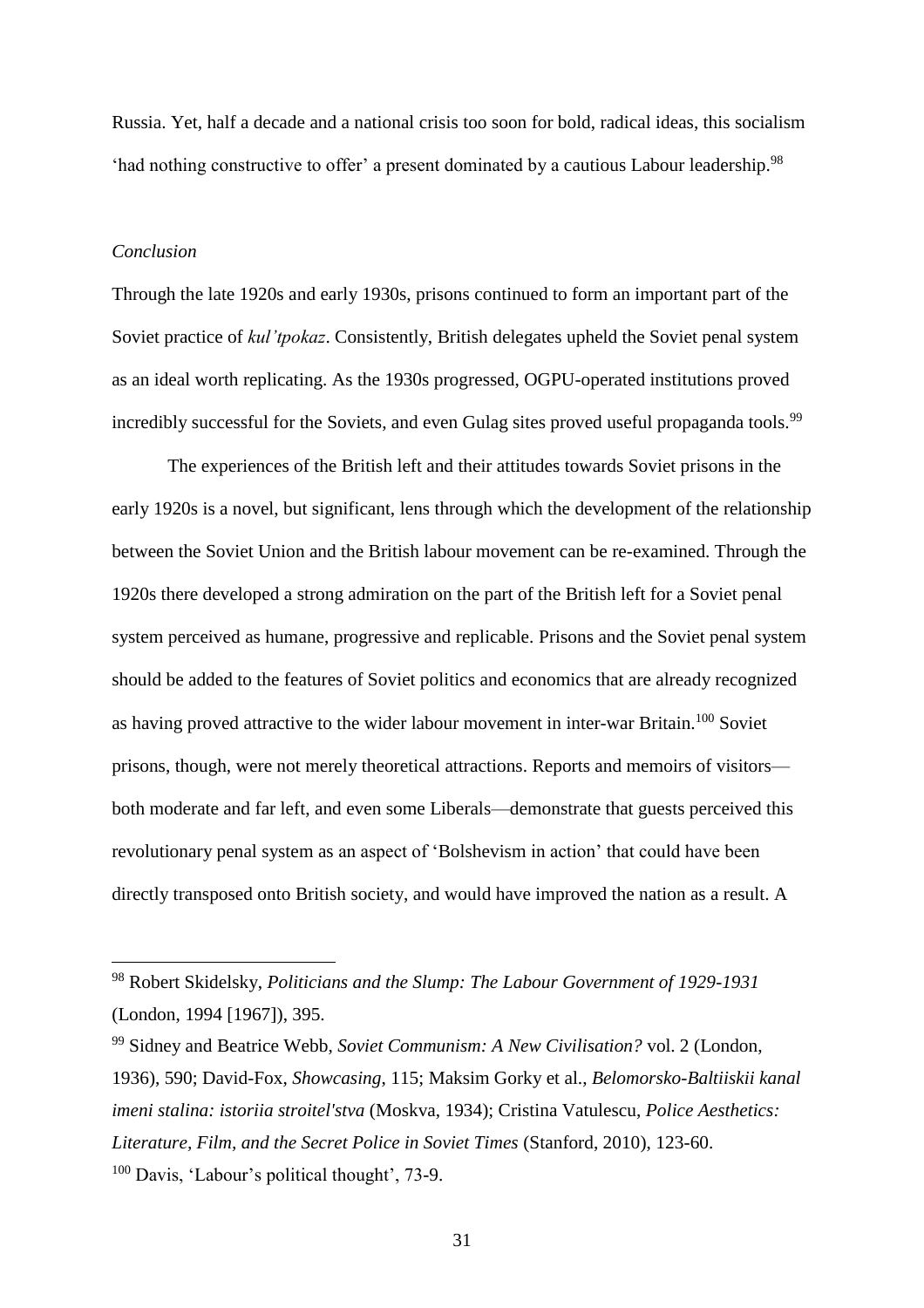significant number of Labourite social democrats would have enthusiastically incorporated a small slice of Soviet Communism into Britain.

But this was not to be; the concrete consequences of British admiration were minimal. The rosy revolutionary glow of the ideas and practices that British guests witnessed in Russia soon dimmed upon their return to Britain—a result not of evanescent support or an oft-cited 'British idiocy', but of a necessary re-engagement with the major domestic issues facing the labour movement.<sup>101</sup> Visitors returned to a movement built on gradualist, reformist foundations; to a Labour Party yet to achieve an electoral majority, locked in a three-party political system, and ultimately under-prepared for the stark realities of governmental office. Furthermore, with Russian influence came 'Soviet-inspired problems'.<sup>102</sup> That the Labour leadership won out in this struggle for ascendancy between communist and social democratic ideas is not surprising; the timing was simply not right for radical ideas. What is of significance, though, is the variety of figures—from known radicals through to lifelong moderates, the CPGB to the 'Labour Socialist orthodoxy'—who recalibrated their understandings of the distinctions between communism and social democracy as a result of their experiences of Soviet prisons. $103$ 

The triumph of social democracy should not proscribe reappraisals of the relationship between communism and social democracy in Britain, nor between Labour and the USSR. A lack of concrete policy consequences does not deny the left's admiration for what they witnessed in Russia, nor negate the importance of the role of these Soviet ideas. Instead, the evidence highlights that these relationships were far more complex than is currently permitted in the established historiography. Bringing individual subjects into 'sharper focus' will continue to aid in teasing out the complexities of this area, and future enquiries should

<sup>101</sup> Patrick Wright, *Iron Curtain: From Stage to Cold War* (Oxford, 2007), 243.

<sup>102</sup> Davis, 'Labour and the Kremlin', 152.

<sup>103</sup> Macintyre, *Proletarian Science*, 61.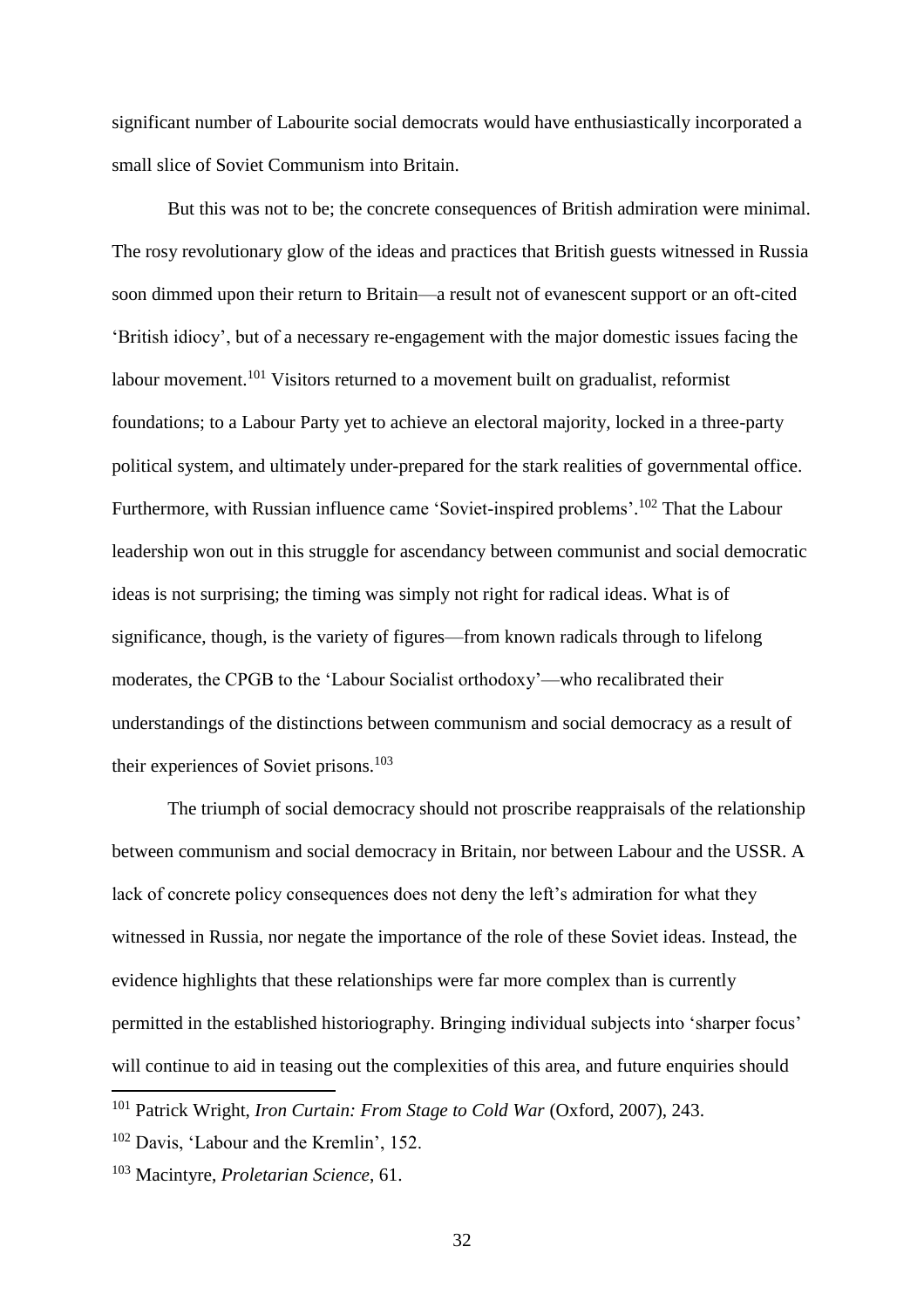extend to other, less explored cultural aspects of Soviet life in order to understand further the intricacies of the Soviet-Labour Party relationship, and to offer alternative ways of thinking about the creation and adaptations of contemporary British political culture.<sup>104</sup>

**Word Count: 9978**

<sup>&</sup>lt;sup>104</sup> See Chloe Ward, "Something of the Spirit of Stalingrad": British women, their Soviet sisters, propaganda and politics in the Second World War', *Twentieth Century British History*, 25, 3 (2014), 435-60.